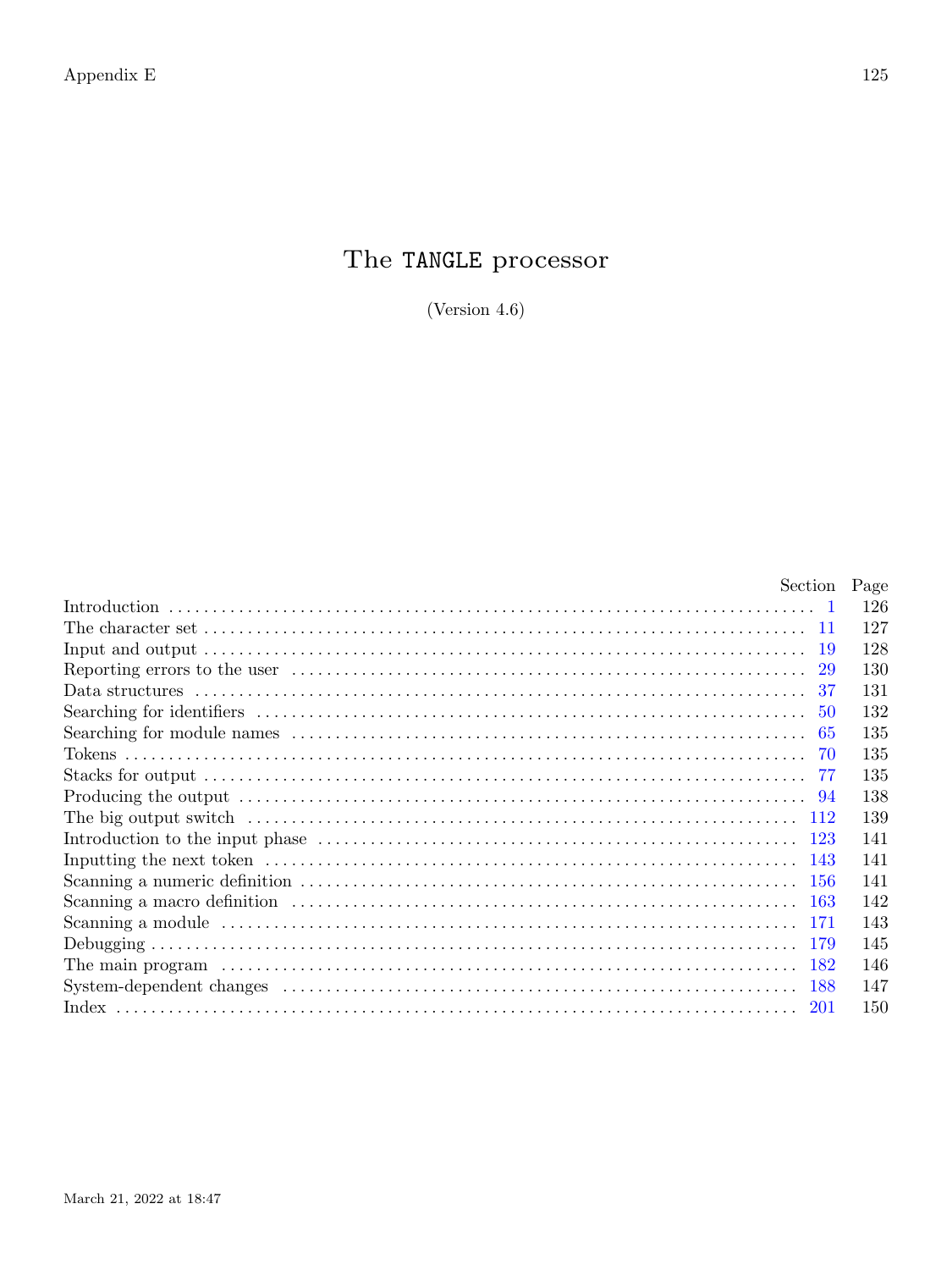<span id="page-1-0"></span>**1\*. Introduction.** This program converts a WEB file to a Pascal file. It was written by D. E. Knuth in September, 1981; a somewhat similar SAIL program had been developed in March, 1979. Since this program describes itself, a bootstrapping process involving hand-translation had to be used to get started.

For large WEB files one should have a large memory, since TANGLE keeps all the Pascal text in memory (in an abbreviated form). The program uses a few features of the local Pascal compiler that may need to be changed in other installations:

- 1) Case statements have a default.
- 2) Input-output routines may need to be adapted for use with a particular character set and/or for printing messages on the user's terminal.

These features are also present in the Pascal version of TEX, where they are used in a similar (but more complex) way. System-dependent portions of TANGLE can be identified by looking at the entries for 'system dependencies' in the index below.

The "banner line" defined here should be changed whenever TANGLE is modified.

```
define \, my_name \equiv 'tangle'define banner ≡ ´This␣is␣TANGLE,␣Version␣4.6´
```
**2\*.** The program begins with a fairly normal header, made up of pieces that will mostly be filled in later. The WEB input comes from files *web file* and *change file* , the Pascal output goes to file *Pascal file* , and the string pool output goes to file *pool* .

If it is necessary to abort the job because of a fatal error, the program calls the '*jump out*' procedure.

*⟨* Compiler directives 4 *⟩* **program** *TANGLE* (*web file , change file ,Pascal file , pool*); **const** *⟨* Constants in the outer block 8\* *⟩* **type** *⟨* Types in the outer block 11 *⟩* **var** *⟨* Globals in the outer block 9 *⟩ ⟨*Error handling procedures 30 *⟩ ⟨* Define *parse arguments* 188\* *⟩* **procedure** *initialize* ; **var** *⟨* Local variables for initialization 16 *⟩* **begin** *kpse set program name* (*argv* [0]*, my name* ); *parse arguments* ; *⟨* Set initial values 10 *⟩* **end**;

8<sup>\*</sup>. The following parameters are set big enough to handle T<sub>E</sub>X, so they should be sufficient for most applications of TANGLE.

*⟨* Constants in the outer block 8\* *⟩ ≡*

 $\text{buf\_size} = 1000; \text{ { maximum length of input line }}$ 

 $max_b \, y \, t \leq 65535;$  { $1/ww$  times the number of bytes in identifiers, strings, and module names; must be less than 65536 *}*

 $max\_toks = 65535;$ 

*{* 1*/zz* times the number of bytes in compressed Pascal code; must be less than 65536 *}*  $max\_names = 10239;$  {number of identifiers, strings, module names; must be less than 10240 }  $max\_texts = 10239$ ; {number of replacement texts, must be less than 10240 }  $hash\_size = 8501;$  {should be prime }  $longest_name = 400;$  {module names shouldn't be longer than this } *line\_length* = 72; {lines of Pascal output have at most this many characters }  $out\_buf\_size = 144$ ; {length of output buffer, should be twice *line\_length* }  $stack_size = 100; \{ number of simultaneous levels of macro expansion \}$  $max_id_length = 50;$  {long identifiers are chopped to this length, which must not exceed *line\_length* }  $def\_unambig_length = 32;$  {identifiers must be unique if chopped to this length } This code is used in section 2\*.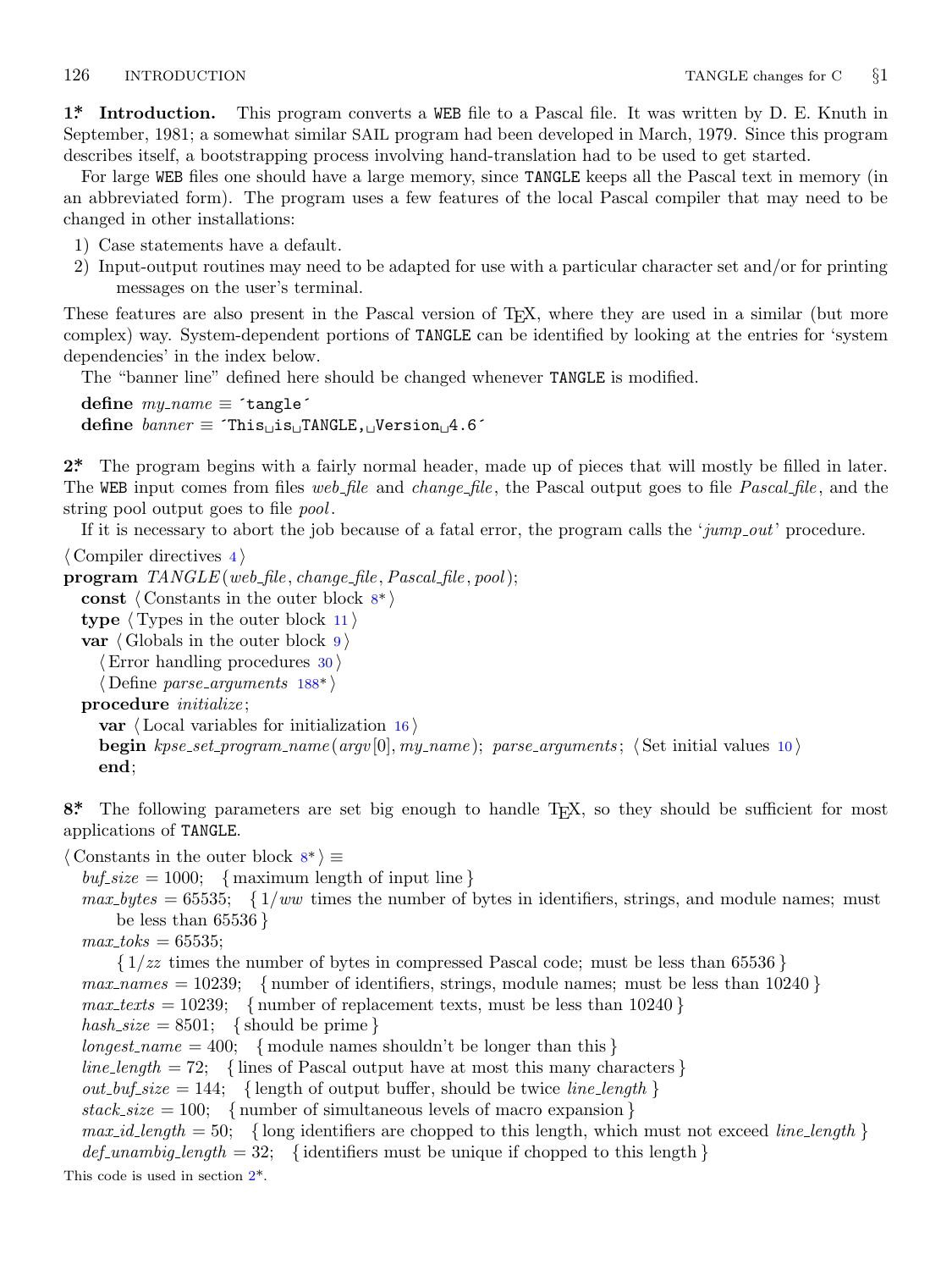<span id="page-2-0"></span>

**12\*.** The original Pascal compiler was designed in the late 60s, when six-bit character sets were common, so it did not make provision for lowercase letters. Nowadays, of course, we need to deal with both capital and small letters in a convenient way, so WEB assumes that it is being used with a Pascal whose character set contains at least the characters of standard ASCII as listed above. Some Pascal compilers use the original name *char* for the data type associated with the characters in text files, while other Pascals consider *char* to be a 64-element subrange of a larger data type that has some other name.

In order to accommodate this difference, we shall use the name *text\_char* to stand for the data type of the characters in the input and output files. We shall also assume that *text char* consists of the elements *chr* (*first text char* ) through *chr* (*last text char* ), inclusive. The following definitions should be adjusted if necessary.

**define**  $text\_text\_char \equiv ASCII\_code$  { the data type of characters in text files } **define**  $first\_text\_char = 0$  {ordinal number of the smallest element of  $text\_char \}$ } **define** *last\_text\_char* = 255 { ordinal number of the largest element of *text\_char* }

*⟨* Types in the outer block 11 *⟩* +*≡*

 $text$  *file* = **packed file of**  $text$  $text$  $text$  $text$  $text$  $text$  $text$ 

**17\*.** Here now is the system-dependent part of the character set. If WEB is being implemented on a gardenvariety Pascal for which only standard ASCII codes will appear in the input and output files, you don't need to make any changes here. But if you have, for example, an extended character set like the one in Appendix C of *The TEXbook*, the first line of code in this module should be changed to

for 
$$
i \leftarrow 1
$$
 to '37 do  $xchr[i] \leftarrow chr(i);$ 

WEB's character set is essentially identical to T<sub>E</sub>X's, even with respect to characters less than  $\angle \theta$ .

Changes to the present module will make WEB more friendly on computers that have an extended character set, so that one can type things like  $\neq$  instead of  $\lt\gt$ . If you have an extended set of characters that are easily incorporated into text files, you can assign codes arbitrarily here, giving an *xchr* equivalent to whatever characters the users of WEB are allowed to have in their input files, provided that unsuitable characters do not correspond to special codes like *carriage\_return* that are listed above.

(The present file TANGLE.WEB does not contain any of the non-ASCII characters, because it is intended to be used with all implementations of WEB. It was originally created on a Stanford system that has a convenient extended character set, then "sanitized" by applying another program that transliterated all of the non-standard characters into standard equivalents.)

*⟨* Set initial values 10 *⟩* +*≡*

**for**  $i \leftarrow 1$  **to** '37 **do**  $xchr[i] \leftarrow chr(i);$ **for**  $i \leftarrow 200$  **to**  $377$  **do**  $xchr[i] \leftarrow chr(i);$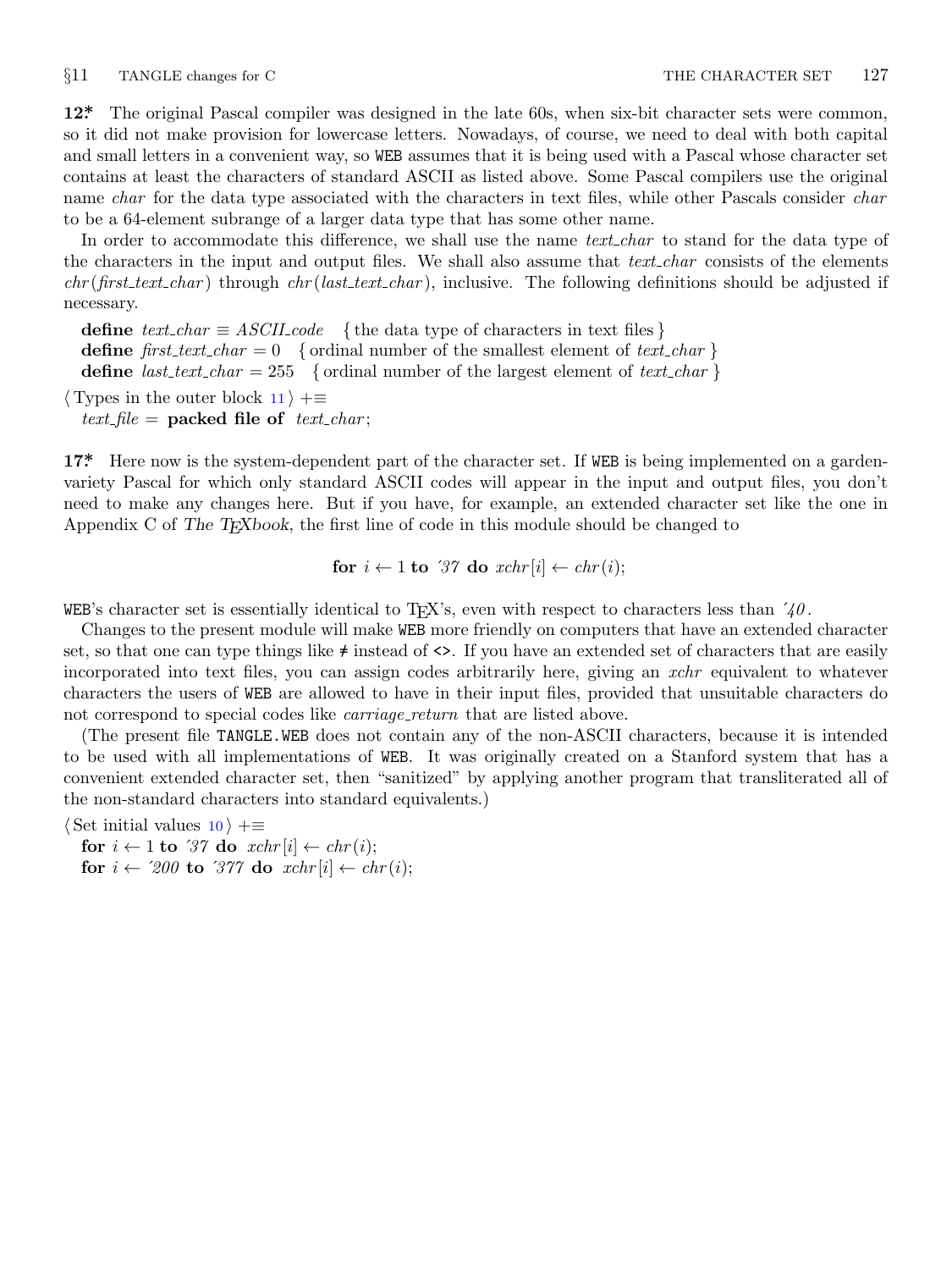<span id="page-3-0"></span>128 INPUT AND OUTPUT TANGLE changes for C *§*19

**20\*.** Terminal output is done by writing on file *term out*, which is assumed to consist of characters of type *text char* :

```
define \; term\_out \equiv stdoutdefine print(\textbf{\#}) \equiv write(term\_out, \textbf{\#}) { 'print' means write on the terminal }
define print\ln(\textbf{#}) \equiv write\ln(term\text{ }out,\textbf{#}) { 'print' and then start new line }
\text{define } new\text{-}line \equiv write\text{-}ln(term\text{-}out) \quad \text{{\{ start new line\}}}define print\_nl(\textbf{\#}) \equiv \{ print information starting on a new line \}begin new line ; print(#);
         end
```
**21\*.** Different systems have different ways of specifying that the output on a certain file will appear on the user's terminal.

*⟨* Set initial values 10 *⟩* +*≡ {* Nothing need be done for C. *}*

**22\*.** The *update terminal* procedure is called when we want to make sure that everything we have output to the terminal so far has actually left the computer's internal buffers and been sent.

**define**  $update\_terminal \equiv \text{fftush}(term\_out)$  {empty the terminal output buffer }

**24\*.** The following code opens the input files. Since these files were listed in the program header, we assume that the Pascal runtime system has already checked that suitable file names have been given; therefore no additional error checking needs to be done.

```
procedure open input; { prepare to read web file and change file }
   \mathbf{begin} \n\text{begin} \nwe \text{ }\n\text{left} \leftarrow \text{ } k p s e \text{.} open \text{.} file (web_name, k p s e \text{.} web \text{.} format);if chg_name then change file \leftarrow kpse.open file (chg_name, kpse_ web format);
   end;
```
**26\*.** The following code opens *Pascal file* . Opening *pool* will be deferred until section **64**. Since these files were listed in the program header, we assume that the Pascal runtime system has checked that suitable external file names have been given.

*⟨* Set initial values 10 *⟩* +*≡ rewrite* (*Pascal file , pascal name* );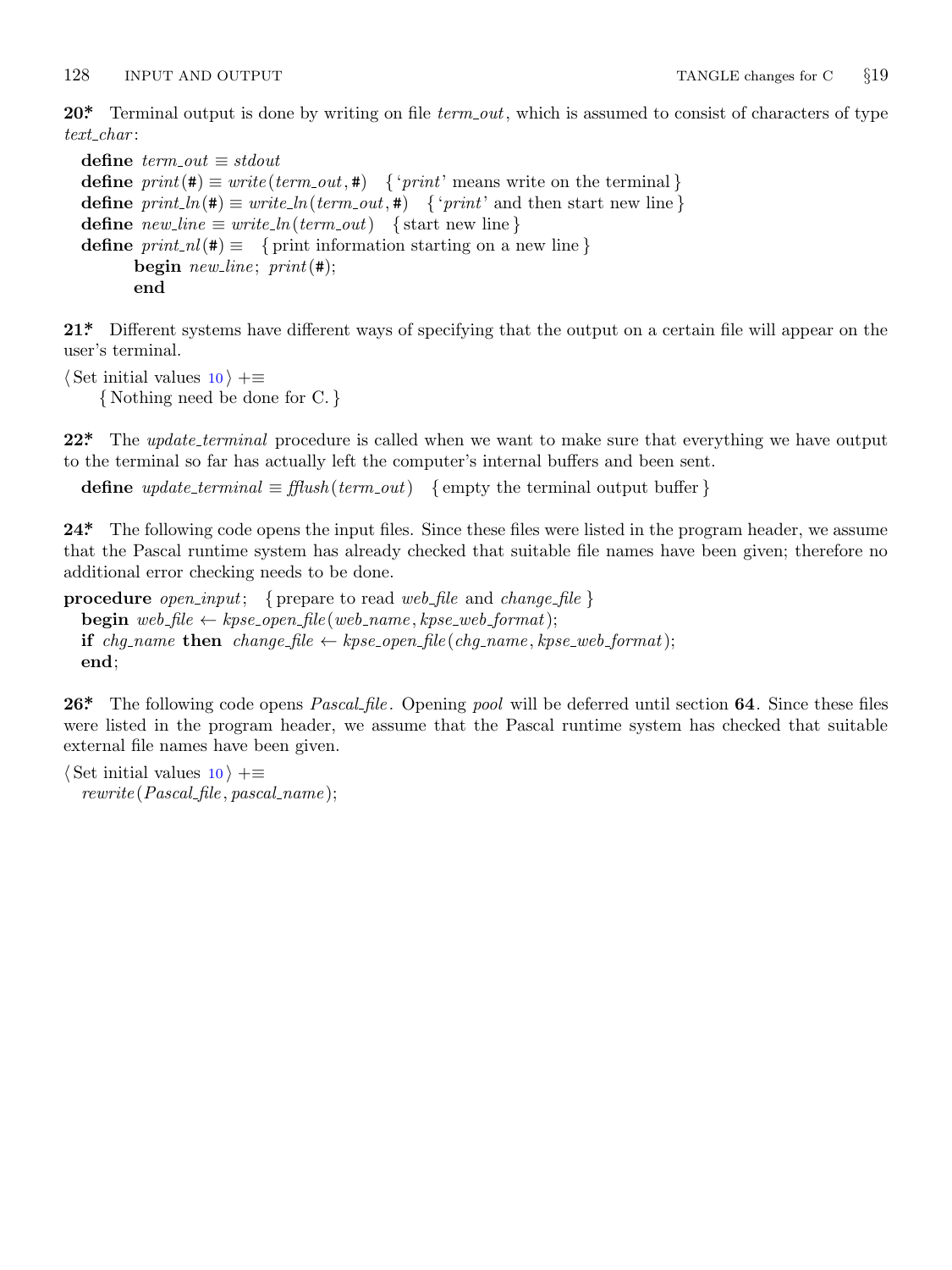<span id="page-4-0"></span>**28\*.** The *input ln* procedure brings the next line of input from the specified file into the *buffer* array and returns the value *true* , unless the file has already been entirely read, in which case it returns *false* . The conventions of TEX are followed; i.e., *ASCII code* numbers representing the next line of the file are input into *buffer* [0], *buffer* [1], *. . .* , *buffer* [*limit −* 1]; trailing blanks are ignored; and the global variable *limit* is set to the length of the line. The value of *limit* must be strictly less than *buf size* .

We assume that none of the *ASCII code* values of *buffer* [*j*] for  $0 \leq j \leq limit$  is equal to 0, '177, *line feed*, *form feed* , or *carriage return*.

**function**  $input\_ln(\text{var } f: text\_file): boolean; \{ inputs a line or returns false \}$ **var** *final limit*: 0 *. . buf size* ; *{ limit* without trailing blanks *}* **begin**  $limit \leftarrow 0$ ;  $final\_limit \leftarrow 0$ ; **if**  $e^{of(f)}$  **then**  $input\_ln \leftarrow false$ **else begin while**  $\neg$ *eoln*(*f*) **do begin**  $buffer$  [limit]  $\leftarrow xord$  [ $getc(f)$ ];  $incr (limit)$ ; **if**  $buffer[limit -1] ≠ "□"$  **then**  $final-limit ← limit;$ **if**  $limit = but\_size$  **then begin while**  $\neg$ *eoln*(*f*) **do**  $\neg$ *egetc*(*f*);  $decr (limit);$  {keep *buffer* [*buf\_size*] empty } **if**  $\text{final\_limit} > \text{limit}$  **then**  $\text{final\_limit} \leftarrow \text{limit}$ ;  $print\_nl$ <sup>( $\cdot$ ! $\Box$ Input $\Box$ line $\Box$ too $\Box$ long<sup>-</sup>); *loc*  $\leftarrow$  0; *error*;</sup> **end**; **end**; *read\_ln*(*f*);  $limit \leftarrow final\_limit$ ; *input\_ln*  $\leftarrow true$ ; **end**;

**end**;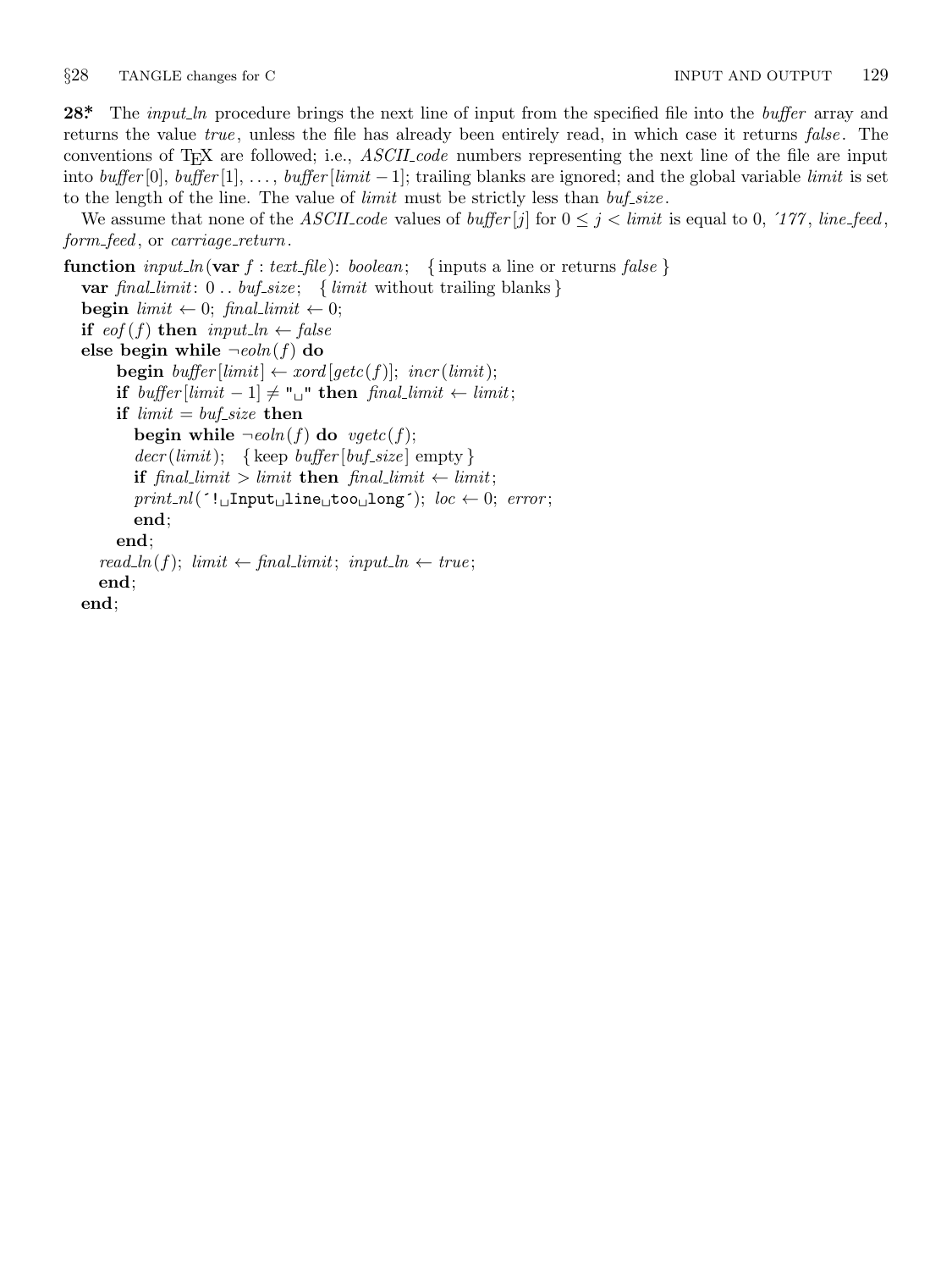<span id="page-5-0"></span>**34\*** The *jump\_out* procedure just cuts across all active procedure levels and jumps out of the program.

```
define jump\_out \equiv \text{uexit}(1)\textbf{define } \textit{fatal\_error}(\textbf{\#}) \equivbegin new line ; write (stderr , #); error ; mark fatal ; jump out;
            end
```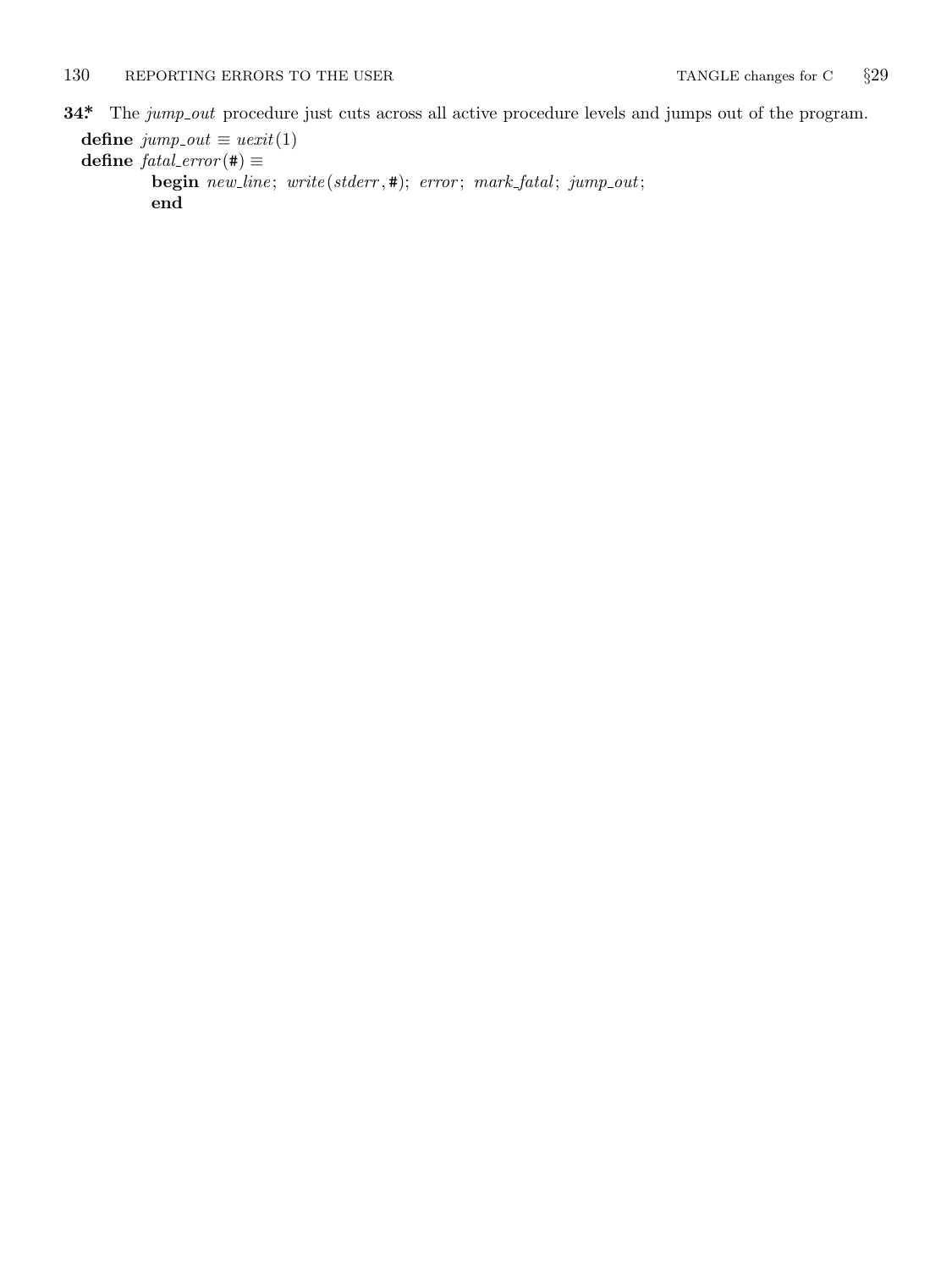<span id="page-6-0"></span>*§*37 TANGLE changes for C DATA STRUCTURES 131

**38\*.** TANGLE has been designed to avoid the need for indices that are more than sixteen bits wide, so that it can be used on most computers. But there are programs that need more than 65536 tokens, and some programs even need more than 65536 bytes; TEX is one of these. To get around this problem, a slight complication has been added to the data structures: *byte mem* and *tok mem* are two-dimensional arrays, whose first index is either 0 or 1 or 2. (For generality, the first index is actually allowed to run between 0 and *ww −* 1 in *byte mem*, or between 0 and *zz −* 1 in *tok mem*, where *ww* and *zz* are set to 2 and 3; the program will work for any positive values of *ww* and *zz* , and it can be simplified in obvious ways if *ww* = 1 or  $zz = 1.$ )

**define**  $ww = 3$  {we multiply the byte capacity by approximately this amount } **define**  $zz = 5$  {we multiply the token capacity by approximately this amount } *⟨* Globals in the outer block 9 *⟩* +*≡ byte\_mem*: **packed array**  $[0 \tcdot ww - 1, 0 \tcdot max_bytes]$  of *ASCII\_code*; {characters of names} *tok\_mem*: **packed array**  $[0 \, . \, zz - 1, 0 \, . \, max\_toks]$  of *eight\_bits*; {tokens}  $byte\_start$ : **array**  $[0 \tcdot \t{max\_names} \t{of} *sixteen\_bits*; \t{directory into *byte\_mem*}$  $tok\_start$ : **array**  $[0 \t ... \t max\_texts]$  of  $sitteen\_bits$ ; {directory into  $tok\_mem$ } *link*:  $\text{array}$  [0 . *max\_names*] **of** *sixteen\_bits*; { hash table or tree links } *ilk*:  $\text{array}$  [0 . *max\_names*] **of** *sixteen\_bits*; { type codes or tree links } *equiv*:  $\arctan 0$ . *max\_names*  $\arctan 0$  *of integer*;  $\{\text{info corresponding to names}\}$ *text\_link*:  $\text{array}$  [0 *..*  $\text{max}\text{.} \text{texts}$ ]  $\text{of}$   $\text{.} \text{s}$  ixteen\_bits; { relates replacement texts }

**47\*.** Four types of identifiers are distinguished by their *ilk* :

- *normal* identifiers will appear in the Pascal program as ordinary identifiers since they have not been defined to be macros; the corresponding value in the *equiv* array for such identifiers is a link in a secondary hash table that is used to check whether any two of them agree in their first *unambig length* characters after underline symbols are removed and lowercase letters are changed to uppercase.
- *numeric* identifiers have been defined to be numeric macros; their *equiv* value contains the corresponding numeric value plus  $2^{30}$ . Strings are treated as numeric macros.
- *simple* identifiers have been defined to be simple macros; their *equiv* value points to the corresponding replacement text.
- *parametric* and *parametric2* identifiers have been defined to be parametric macros; like simple identifiers, their *equiv* value points to the replacement text.

**define** *normal* = 0 *{* ordinary identifiers have *normal* ilk *}*

- **define** *numeric* = 1 *{* numeric macros and strings have *numeric* ilk *}*
- **define**  $simple = 2$  {simple macros have *simple* ilk }
- **define** *parametric* = 3 { parametric macros have *parametric* ilk }
- **define** *parametric2* = 4 { second type of parametric macros have this *ilk* }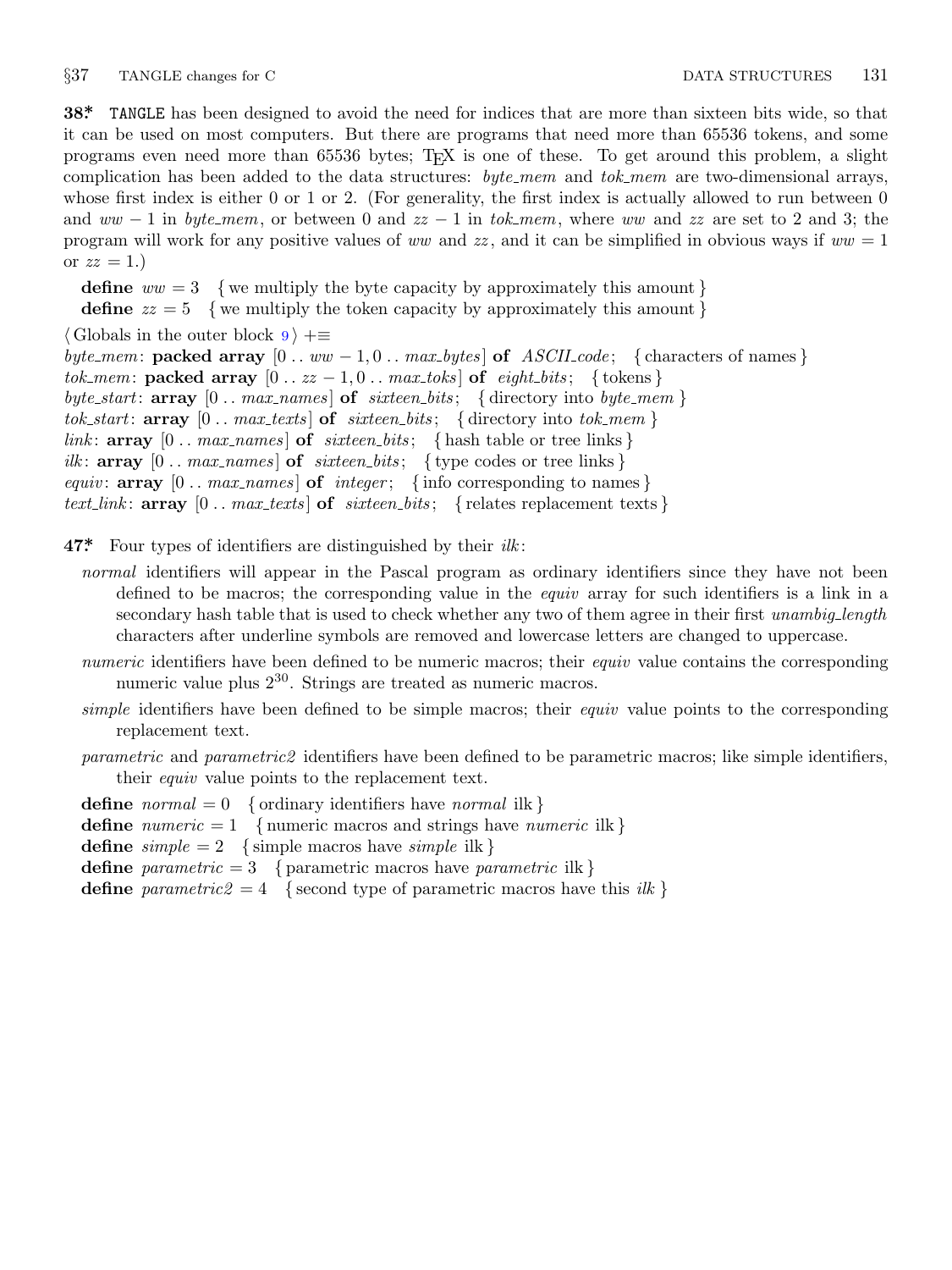<span id="page-7-0"></span>**50\*. Searching for identifiers.** The hash table described above is updated by the *id lookup* procedure, which finds a given identifier and returns a pointer to its index in *byte\_start*. If the identifier was not already present, it is inserted with a given *ilk* code; and an error message is printed if the identifier is being doubly defined.

Because of the way TANGLE's scanning mechanism works, it is most convenient to let *id lookup* search for an identifier that is present in the *buffer* array. Two other global variables specify its position in the buffer: the first character is *buffer* [*id first*], and the last is *buffer* [*id loc −*1]. Furthermore, if the identifier is really a string, the global variable *double chars* tells how many of the characters in the buffer appear twice (namely @@ and ""), since this additional information makes it easy to calculate the true length of the string. The final double-quote of the string is not included in its "identifier," but the first one is, so the string length is  $id\_loc - id\_first - double\_chars - 1$ .

We have mentioned that *normal* identifiers belong to two hash tables, one for their true names as they appear in the WEB file and the other when they have been reduced to their first *unambig length* characters. The hash tables are kept by the method of simple chaining, where the heads of the individual lists appear in the *hash* and *chop hash* arrays. If *h* is a hash code, the primary hash table list starts at *hash* [*h*] and proceeds through *link* pointers; the secondary hash table list starts at *chop hash* [*h*] and proceeds through *equiv* pointers. Of course, the same identifier will probably have two different values of *h*.

The *id lookup* procedure uses an auxiliary array called *chopped id* to contain up to *unambig length* characters of the current identifier, if it is necessary to compute the secondary hash code. (This array could be declared local to *id lookup*, but in general we are making all array declarations global in this program, because some compilers and some machine architectures make dynamic array allocation inefficient.)

*⟨* Globals in the outer block 9 *⟩* +*≡ id first*: 0 *. . buf size* ; *{* where the current identifier begins in the buffer *} id loc*: 0 *. . buf size* ; *{* just after the current identifier in the buffer *} double chars* : 0 *. . buf size* ; *{* correction to length in case of strings *} hash , chop hash* : **array** [0 *. . hash size* ] **of** *sixteen bits* ; *{* heads of hash lists *} chopped\_id*:  $\arctan y$   $[0 \dots \max_id\_length]$  of  $ASCII\_code$ ; {chopped identifier}

**53\*.** Here now is the main procedure for finding identifiers (and strings). The parameter *t* is set to *normal* except when the identifier is a macro name that is just being defined; in the latter case, *t* will be *numeric*, *simple* , *parametric*, or *parametric2* .

**function**  $id\_lookup(t: eight\_bits): name\_pointer; \{ finds current identifier \}$ 

```
label found , not found ;
```

```
var c: eight bits ; { byte being chopped }
  i: 0.. buf_size; {index into buffer }
  h: 0 . . hash size ; { hash code }
  k: 0... max_b \, y \, t \, \text{index} \, \text{ into } \, byte\_mem \, \}w: 0 . . ww − 1; { segment of byte_mem }
  l: 0 \ldots \text{buf\_size}; {length of the given identifier }
  p, q: name_pointer; { where the identifier is being sought }
  s: 0.. max_id\_length; \{index into \, \,chopped_id \}begin l \leftarrow \text{id} \text{-} \text{loc} - \text{id} \text{-} \text{first}; {compute the length }
⟨ Compute the hash code h 54 ⟩;
 ⟨ Compute the name location p 55 ⟩;
if (p = name\_ptr) \vee (t \neq normal) then \langle Update the tables and check for possible errors 57\rangle;
id\_lookup \leftarrow p;
```
**end**;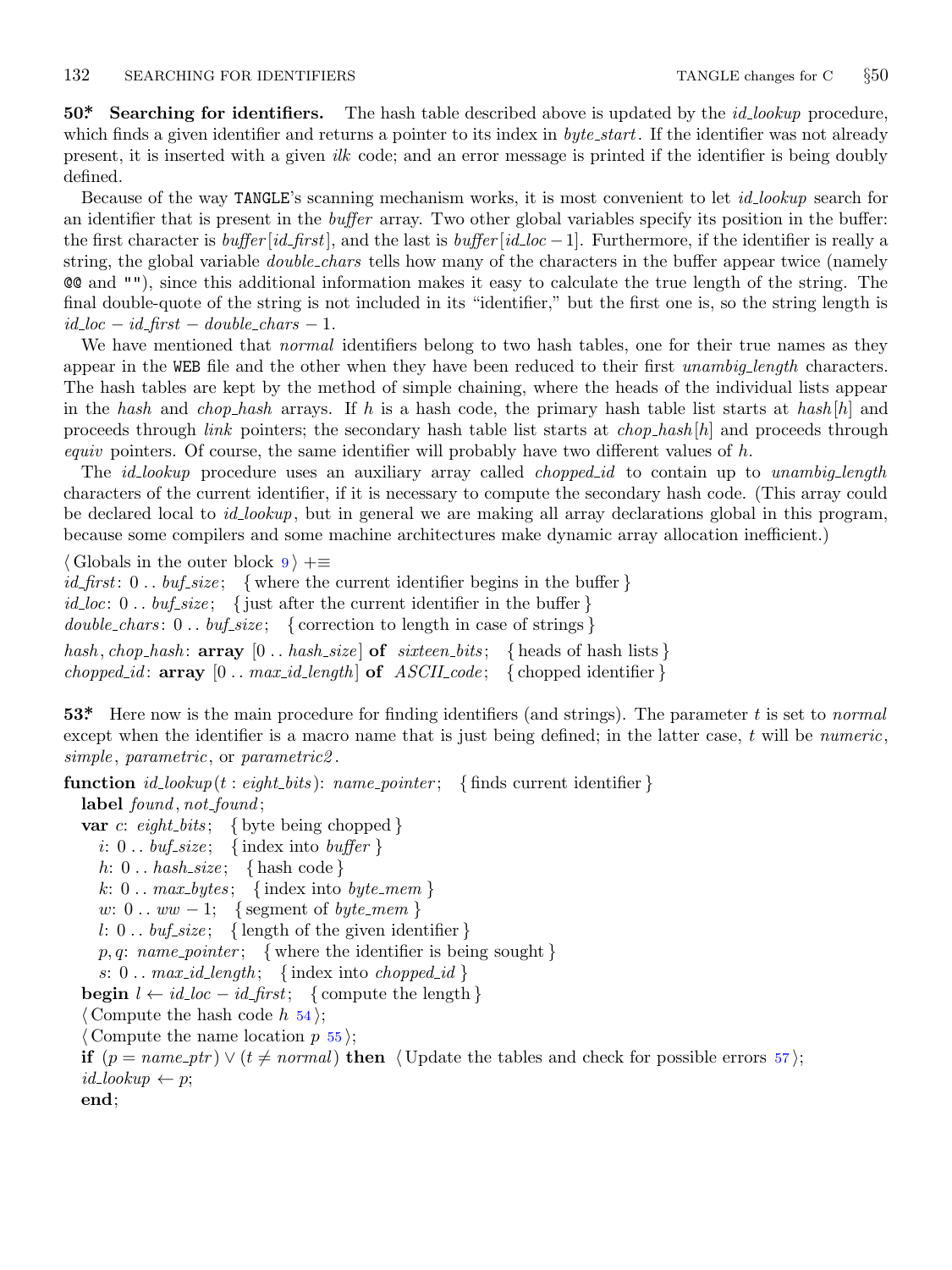<span id="page-8-0"></span>

**58\*.** The following routine, which is called into play when it is necessary to look at the secondary hash table, computes the same hash function as before (but on the chopped data), and places a zero after the chopped identifier in *chopped id* to serve as a convenient sentinel.

*⟨* Compute the secondary hash code *h* and put the first characters into the auxiliary array *chopped id* 58\* *⟩ ≡* **begin**  $i \leftarrow id\_first$ ;  $s \leftarrow 0$ ;  $h \leftarrow 0$ ;

**while**  $(i < id\_loc) \land (s < unambig\_length)$  **do begin if**  $(buffer[i] \neq \text{""} \cup \text{``} \cup \text{``} \cup \text{``} \cup \text{``} \cup \text{``} \cup \text{``} \cup \text{``} \cup \text{``} \cup \text{``} \cup \text{``} \cup \text{``} \cup \text{``} \cup \text{``} \cup \text{``} \cup \text{``} \cup \text{``} \cup \text{``} \cup \text{``} \cup \text{``} \cup \text{``} \cup \text{``} \cup \text{``} \cup \text{``} \cup \text{``} \cup \text{``} \cup \text{``} \cup \text{``} \cup \text{``}$ **begin if** (strict\_mode  $\vee$  force\_uppercase)  $\wedge$  (buffer [i]  $\geq$  "a") **then** chopped\_id[s]  $\leftarrow$  buffer [i] - '40 **else if** (*¬strict mode ∧ force lowercase* ) *∧* (*buffer* [*i*] *≥* "A") *∧* (*buffer* [*i*] *≤* "Z") **then**  $choped_id[s] \leftarrow buffer[i] + '40$  $\mathbf{else} \text{ } \text{choped\_id}[s] \leftarrow \text{buffer}[i];$  $h \leftarrow (h + h + \text{choped}_i[d[s]) \text{ mod } \text{hash}_\text{size}; \text{ incr}(s);$ **end**;  $incr(i);$ **end**;  $choped_id[s] \leftarrow 0;$ **end** This code is used in section 57. **63\***  $\langle$  Check if *q* conflicts with  $p$  63\* $\rangle \equiv$ 

**begin**  $k \leftarrow byte\_start[q]; s \leftarrow 0; w \leftarrow q \mod ww;$ **while**  $(k < byte\_start[q + ww]) \wedge (s < unambig\_length)$  **do begin**  $c \leftarrow byte\_mem[w, k];$ **if**  $c ≠ "_" ∨ (allow\_underlines \land \neg strict\_mode)$  **then begin if**  $(\textit{strict-mode} \lor \textit{force\_uppercase}) \land (c \geq \texttt{"a"}) \textbf{ then } c \leftarrow c - \hat{40}$ **else if**  $(¬strict-mode ∧ force\_lowercase) ∧ (c ≥ "A") ∧ (c ≤ "Z") then  $c ← c + \sqrt{40}$ ;$ **if** *chopped\_id*  $[s] \neq c$  **then goto** *not\_found*;  $incr(s);$ **end**;  $incr(k);$ **end**; **if**  $(k = byte\_start[q + ww]) ∧ (choped_id[s] ≠ 0)$  **then goto**  $not\_found;$ *print nl*(´!␣Identifier␣conflict␣with␣´); **for**  $k \leftarrow byte\_start[q]$  **to**  $byte\_start[q + ww] - 1$  **do**  $print(xchr[byte\_mem[w, k]]);$ *error*;  $q \leftarrow 0$ ; { only one conflict will be printed, since *equiv*  $[0] = 0$  } *not found* : **end**

This code is used in section 62.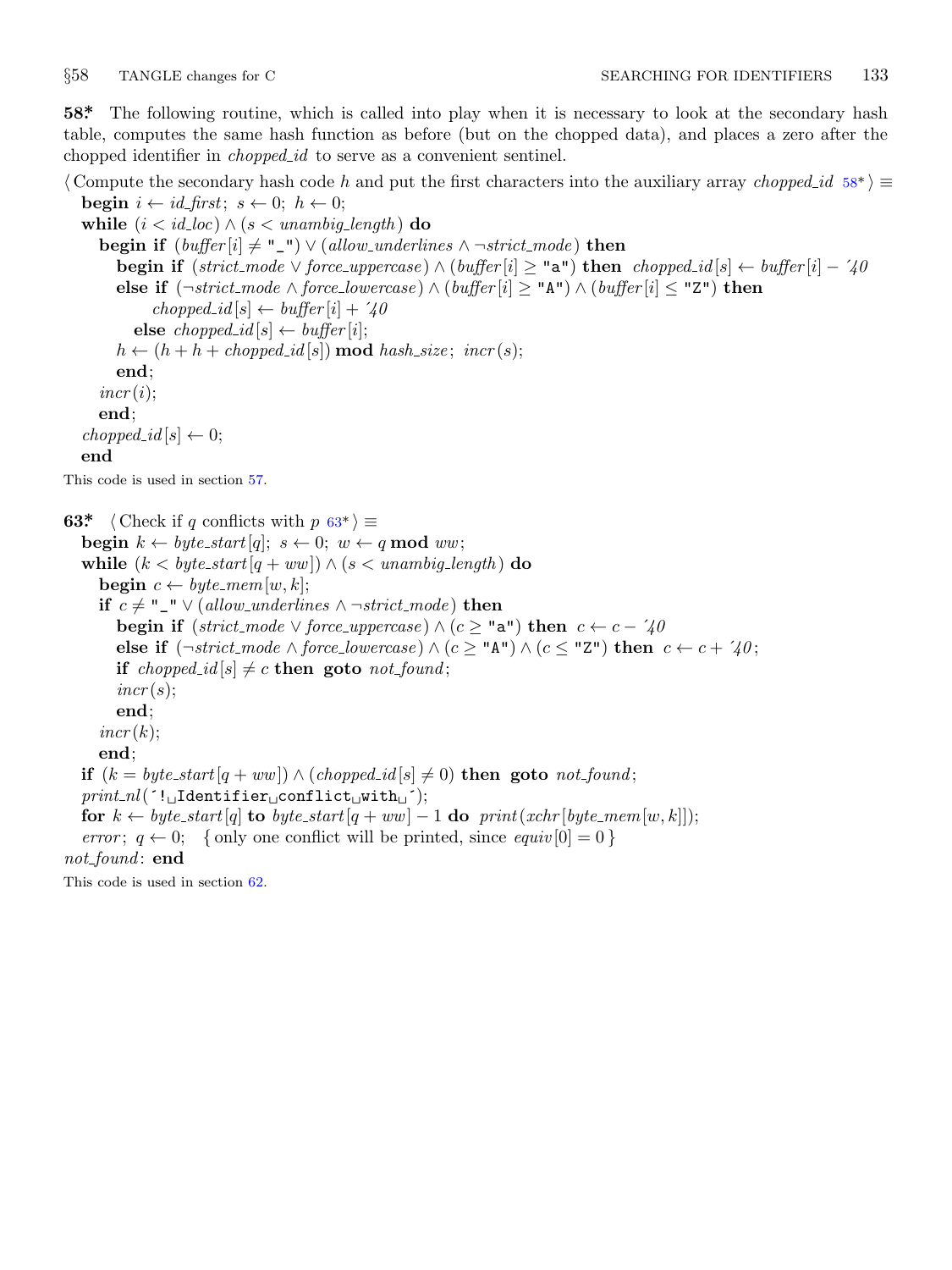# <span id="page-9-0"></span>134 SEARCHING FOR IDENTIFIERS TANGLE changes for C *§*64

**64\*.** We compute the string pool check sum by working modulo a prime number that is large but not so large that overflow might occur.

 $\text{define } check\_sum\_prime \equiv \frac{'}{'}\frac{'}{'}\frac{'}{'}\frac{'}{'}\frac{'}{'}\frac{'}{'}\frac{'}{'}\frac{'}{'}\frac{'}{'}\frac{'}{'}\frac{'}{'}\frac{'}{'}\frac{'}{'}\frac{'}{'}\frac{'}{'}\frac{'}{'}\frac{'}{'}\frac{'}{'}\frac{'}{'}\frac{'}{'}\frac{'}{'}\frac{'}{'}\frac{'}{'}\frac{'}{'}\frac{'}{'}\frac{'}{'}\frac{'}{'}\frac{'}{'}\frac{'}{'}\frac{'}{'}\frac{'}{'}\frac{'}{'}\frac{'}{'}\frac{'}{'}\frac{'}$ 

*⟨* Define and output a new string of the pool 64\* *⟩ ≡* **begin**  $ilk[p] \leftarrow numeric$ ; {strings are like numeric macros } **if**  $l − \text{double}\_\text{chars} = 2$  **then** { this string is for a single character }  $\text{equiv}[p] \leftarrow \text{buffer}[id\_first + 1] + '10000000000$ **else begin** *{* Avoid creating empty pool files. *}* **if**  $string\_ptr = 256$  **then**  $rewritebin(pool, pool_name);$  $\text{equiv}[p] \leftarrow \text{string\_ptr} + \text{'10000000000}$ ;  $l \leftarrow l - \text{double\_chars} - 1$ ; **if** *l >* 99 **then** *err print*(´!␣Preprocessed␣string␣is␣too␣long´);  $inc(r \cdot (string\_ptr)$ ;  $write(pool, xchr[^{n}0^{n} + l \textbf{div } 10]$ ,  $xchr[^{n}0^{n} + l \textbf{mod } 10]$ ;  $\{output the length\}$  $pool\_check\_sum \leftarrow pool\_check\_sum + pool\_check\_sum + l;$ while pool\_check\_sum > check\_sum\_prime do pool\_check\_sum  $\leftarrow$  pool\_check\_sum - check\_sum\_prime;  $i \leftarrow id\_first + 1;$ while  $i < i$ *d*-*loc* do **begin** *write* (*pool , xchr* [*buffer* [*i*]]); *{* output characters of string *}*  $pool\_check\_sum \leftarrow pool\_check\_sum + pool\_check\_sum + pool\_check\_sum + buffer[i];$ while pool\_check\_sum > check\_sum\_prime do pool\_check\_sum  $\leftarrow$  pool\_check\_sum - check\_sum\_prime; **if**  $(buffer[i] = """") \vee (buffer[i] = "@")$  **then**  $i \leftarrow i + 2$ *{* omit second appearance of doubled character *}* **else** *incr* (*i*); **end**; *write ln*(*pool*); **end**; **end** This code is used in section 61.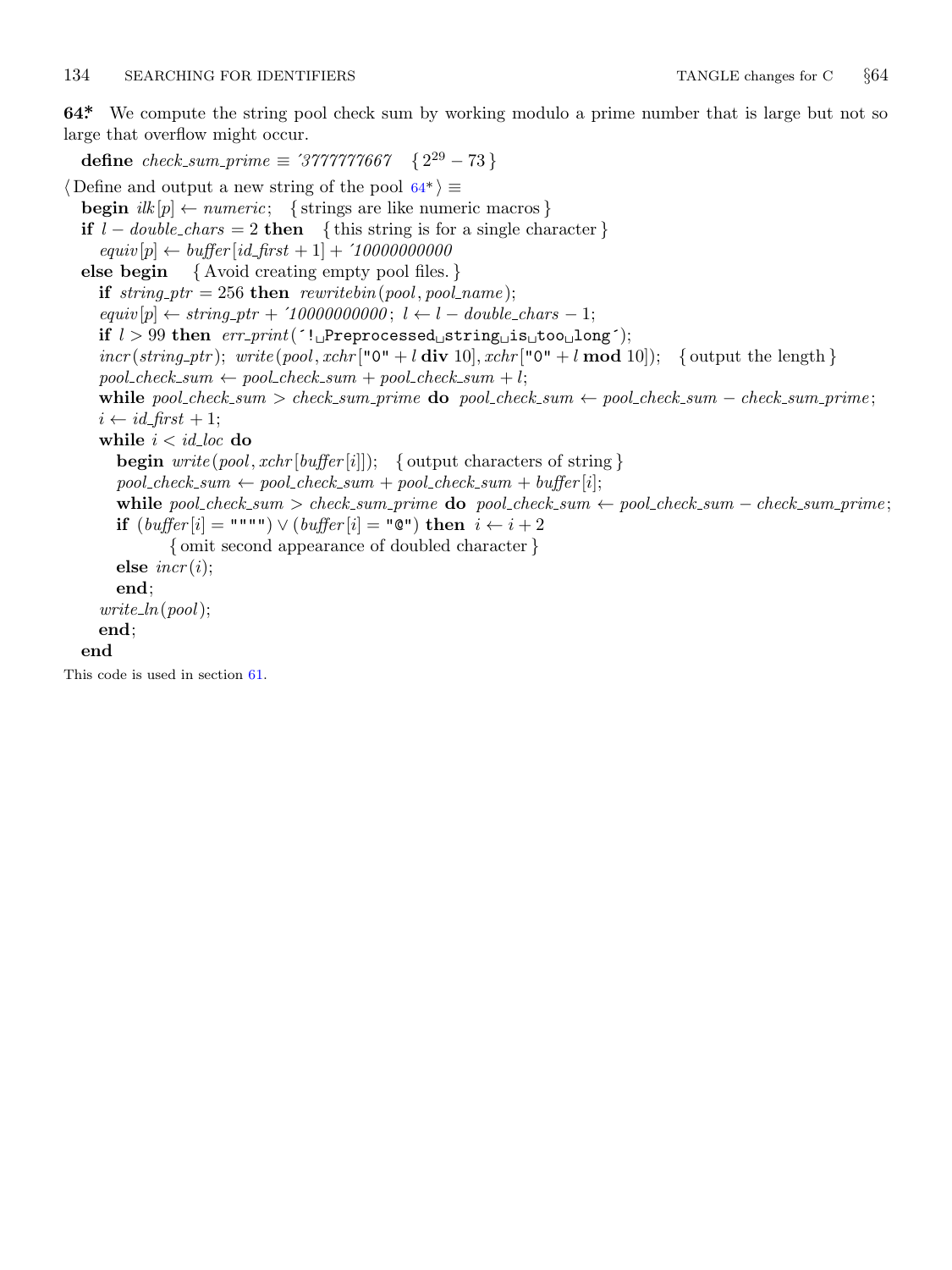<span id="page-10-0"></span>

**85\*.** When we come to the end of a replacement text, the *pop level* subroutine does the right thing: It either moves to the continuation of this replacement text or returns the state to the most recently stacked level. Part of this subroutine, which updates the parameter stack, will be given later when we study the parameter stack in more detail.

```
procedure pop level ; { do this when cur byte reaches cur end }
  label exit;
  begin if text[i]{\text{curl}} [cur\_rep1] = 0 then \{ end of macro expansion \}begin if (ilk[cur_name] = parametric) \vee (ilk[cur_name] = parametric2) then
        ⟨ Remove a parameter from the parameter stack 91 ⟩;
     end
  else if text_{int} |cur_{repl}| < module_{flag} then { link to a continuation }
       begin \text{cur\_repl} \leftarrow \text{text\_link}[\text{cur\_repl}]; {we will stay on the same level }
       zo \leftarrow cur_{repl} \mod zz; \ cur_{byte} \leftarrow tok_{start}[cur_{repl}]; \ cur_{end} \leftarrow tok_{start}[cur_{repl} + zz]; return;
       end;
  decr (stack\_ptr); {we will go down to the previous level }
  if stack\_ptr > 0 then
     begin cur\_state \leftarrow stack[stack\_ptr]; zo \leftarrow cur\_repl \textbf{ mod } zz;end;
exit: end;
89* \langle Expand macro a and goto found, or goto restart if no output found 89^*) \equivbegin case ilk [a] of
  normal: begin cur\_val \leftarrow a; a \leftarrow identifier;
     end;
  numeric: begin cur\_val \leftarrow equiv[a] - '10000000000; a \leftarrow number;
     end;
  simple : begin push level(a); goto restart;
     end;
  parametric, parametric2 : begin ⟨Put a parameter on the parameter stack, or goto restart if error
          occurs 90^*;
     push\_level(a); goto restart;
     end;
  othercases confusion(´output´)
  endcases;
  goto found ;
  end
This code is used in section 87.
```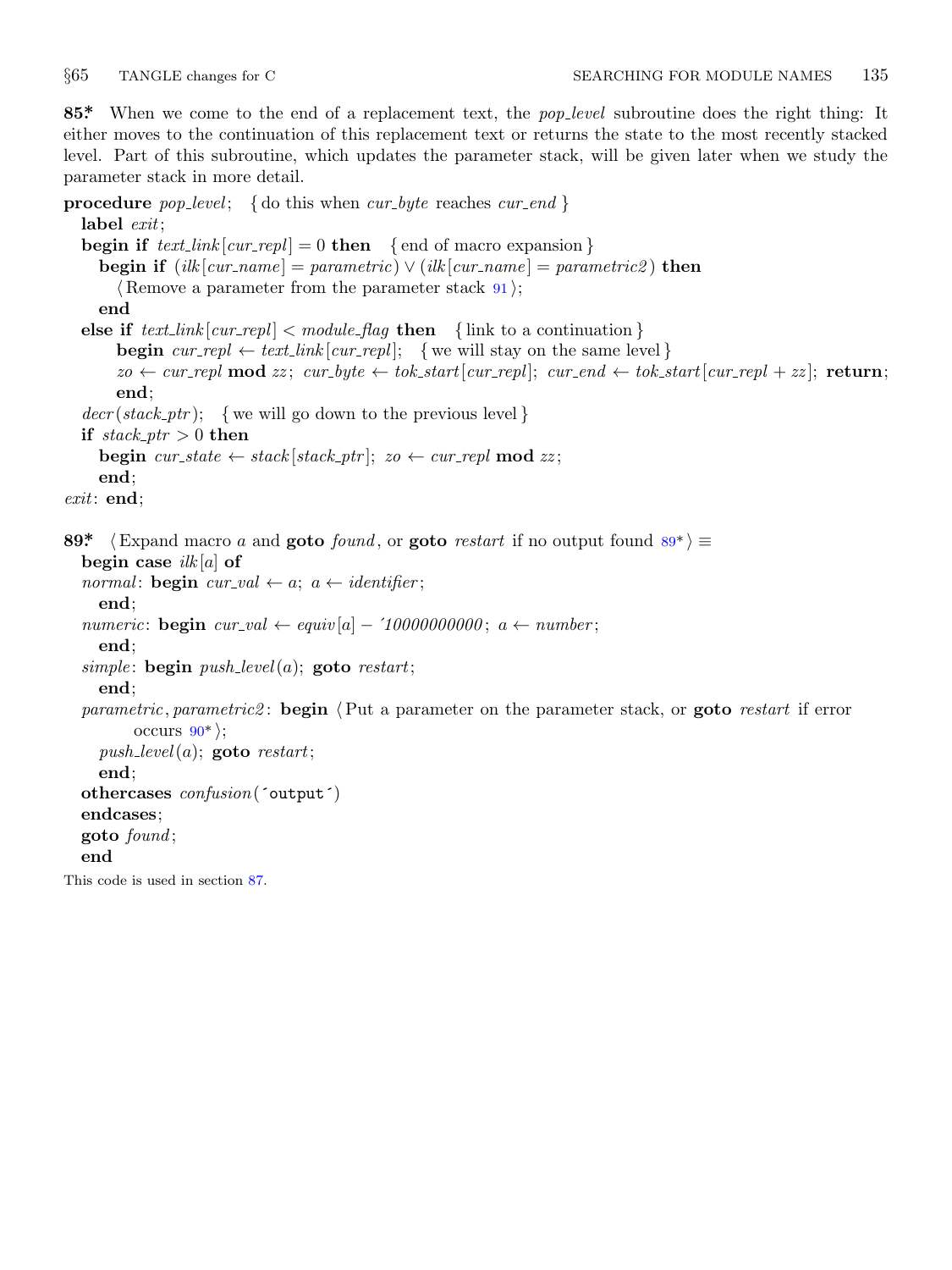# <span id="page-11-0"></span>136 STACKS FOR OUTPUT TANGLE changes for C  $\S 90$

**90\*.** We come now to the interesting part, the job of putting a parameter on the parameter stack. First we pop the stack if necessary until getting to a level that hasn't ended. Then the next character must be a '('; and since parentheses are balanced on each level, the entire parameter must be present, so we can copy it without difficulty.

*⟨*Put a parameter on the parameter st[ack](#page-12-0), or **goto** *restart* if error occurs 90\* *⟩ ≡* **while**  $(cur\_byte = cur\_end) \wedge (stack\_ptr > 0)$  **do**  $pop\_level;$ **if** (*stack ptr* = 0) *∨* ((*ilk* [*a*] = *parametric*) *∧* (*tok mem*[*zo, cur byte* ] *̸*= "(")) *∨* ((*ilk* [*a*] = *parametric2* ) *∧* (*tok mem*[*zo, cur byte* ] *̸*= "[")) **then begin** *print nl*(´!␣No␣parameter␣given␣for␣´); *print id* (*a*); *error* ; **goto** *restart*; **end**; *⟨* Copy the parameter into *tok mem* 93\* *⟩*; equiv $[name\_ptr] \leftarrow text\_ptr;$   $ilk[name\_ptr] \leftarrow simple; w \leftarrow name\_ptr \mod ww; k \leftarrow byte\_ptr[w];$ debug if  $k = max_b \, y \, t \, e \, s$  then  $\text{overflow}(\text{byte\_memory}^*)$ ;  $byte\_mem[w, k] \leftarrow$  "#"[;](#page-10-0)  $incr(k); byte\_ptr[w] \leftarrow k;$ **gubed** *{* this code has set the parameter identifier for debugging printouts *}*

**if**  $name\_ptr > max\_names - ww$  **then**  $overflow('name');$ 

 $byte\_start[name\_ptr + ww] \leftarrow k$ ;  $incr(name\_ptr)$ ;

**if**  $text{ text\_ptr} > max\_text{test} - zz$  **then**  $overflow('text')$ ;

 $text\_link[text{\_\textit{ptr}}] \leftarrow 0; \; \textit{tok}\_\textit{start[text{\_\textit{ptr}} + zz]} \leftarrow \textit{tok}\_\textit{ptr}[z]; \; \textit{incr(text{\_\textit{ptr}})}; \; z \leftarrow \textit{text\_ptr} \mod zz$ This code is used in section 89\*.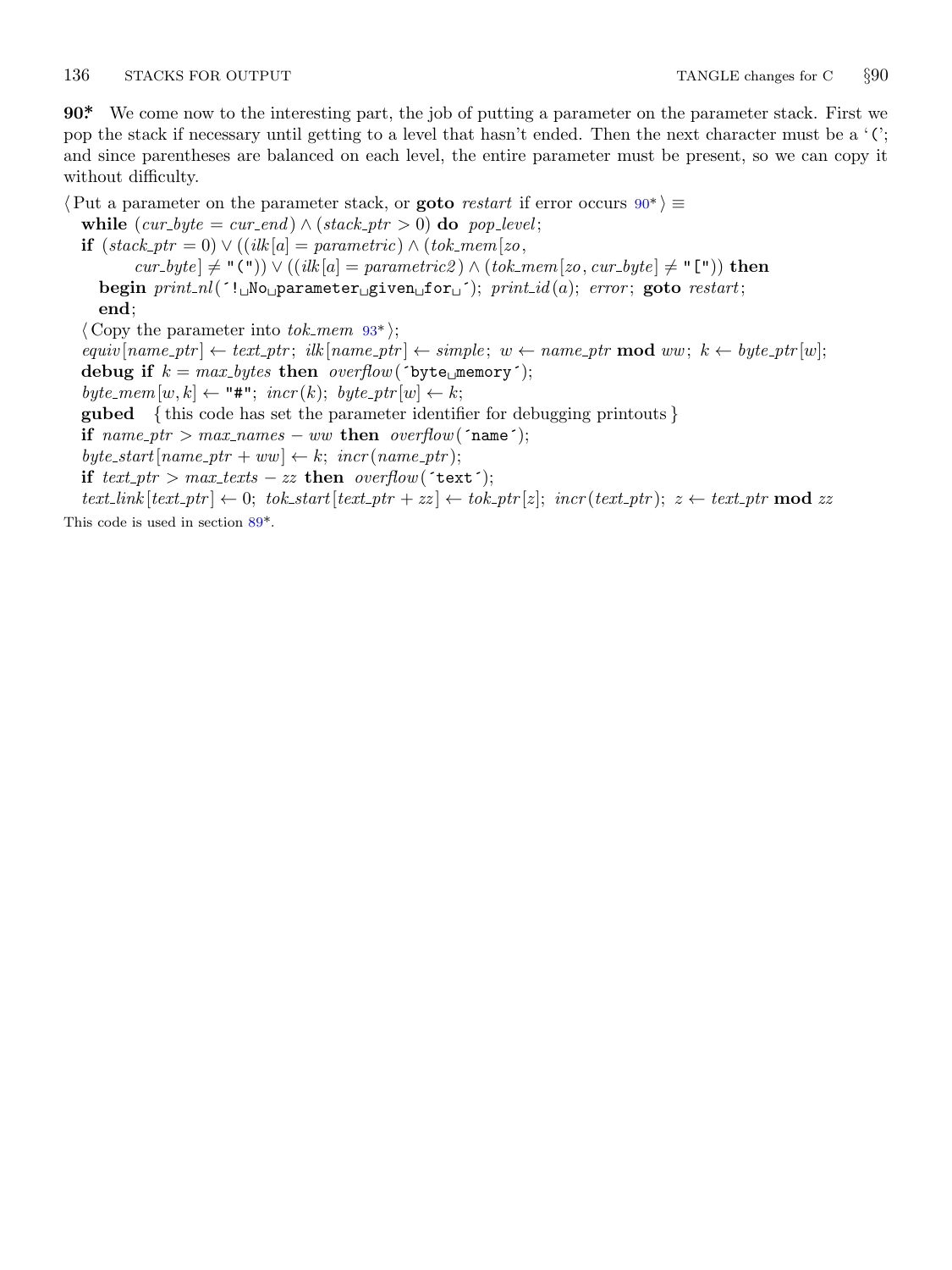<span id="page-12-0"></span>*§*93 TANGLE changes for C STACKS FOR OUTPUT 137

**93\*.** Similarly, a *param* token encountered as we copy a parameter is converted into a simple macro call for *name\_ptr*  $-1$ . Some care is needed to handle cases like  $macro(\#; print(\#')$ ); the # token will have been changed to *param* outside of strings, but we still must distinguish 'real' parentheses from those in strings.

```
\text{define } app\_repl(\texttt{\#}) \equivbegin if tok\_ptr[z] = max\_toks then overflow('token');tok\_mem[z, tok\_ptr[z]] \leftarrow #; incr(tok\_ptr[z]);end
\langle Copy the parameter into tok_mem 93^* \equivbal \leftarrow 1; incr(cur\_byte); {skip the opening '(' or '[' }
  loop begin b \leftarrow \text{tok\_mem}[zo, \text{cur\_byte}]; \text{incr}(\text{cur\_byte});if b = param then store_two_bytes (name_ptr + \hat{\mathcal{T}}77777)
     else begin if b \geq 200 then
          begin app\_repl(b); b \leftarrow tok\_mem[zo, cur\_byte]; incr(cur\_byte);end
       else case b of
          "(": if ilk[a] = parametric then incr(bal);
          ")": if ilk [a] = parametric then
               begin decr (bal);
               if bal = 0 then goto done;
               end;
          "[": if ilk[a] = parametric2 then incr(bal);
          "]": if ilk [a] = parametric2 then
               begin decr (bal);
               if bal = 0 then goto done;
               end;
          "<sup>*</sup>": repeat app\_repl(b); b \leftarrow tok\_mem[zo, cur\_byte]; incr(cur\_byte);until b = "´"; {copy string, don't change bal}
          othercases do nothing
          endcases;
       app\_repl(b);end;
     end;
done :
This code is used in section 90*.
```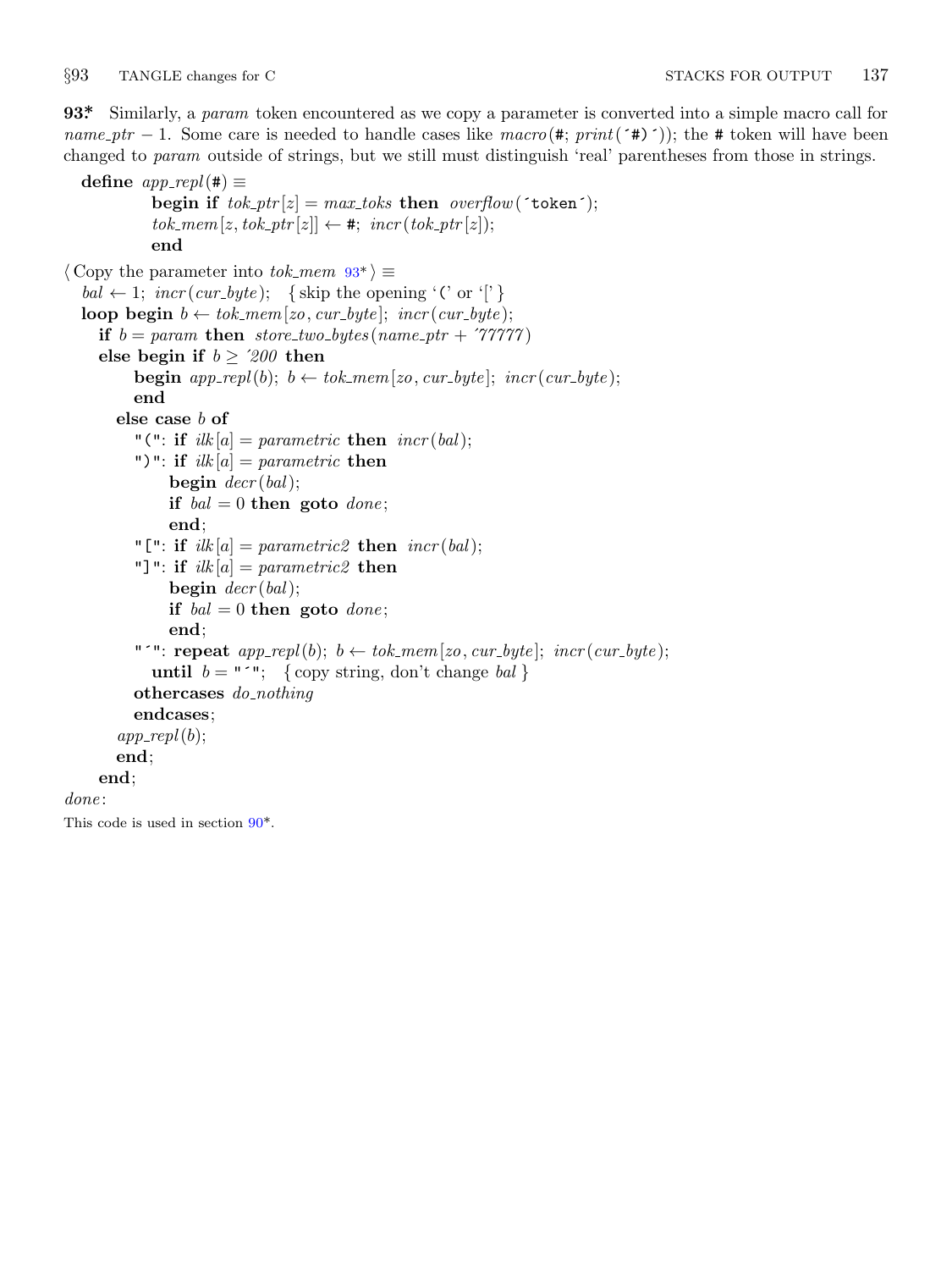# <span id="page-13-0"></span>**105\***  $\langle$  Contribution is  $*$  or  $\angle$  or DIV or MOD  $105^*$  $\rangle \equiv$

 $((t = ident) ∧ (v = 3) ∧ (((out_{\text{...}}[1] = "D") ∧ (out_{\text{...}}[2] = "I") ∧ (out_{\text{...}}[3] = "V")) ∨ (out_{\text{...}}[3] = "V"))$  $((\text{out\_contrib}[1] = "d") \land (\text{out\_contrib}[2] = "i") \land (\text{out\_contrib}[3] = "v") \lor$  $((\text{out\_contrib}[1] = "M") \land (\text{out\_contrib}[2] = "O") \land (\text{out\_contrib}[3] = "D") \lor$  $((\text{out\_contrib}[1] = "m") \land (\text{out\_contrib}[2] = "o") \land (\text{out\_contrib}[3] = "d")))) \lor$  $((t = misc) ∧ ((v = "∗") ∨ (v = "′")))$ 

This code is used in section 104.

**110\***  $\langle$  If previous output was DIV or MOD, goto *bad\_case*  $110^*$   $\equiv$ 

```
if (out ptr = break ptr + 3) ∨ ((out ptr = break ptr + 4) ∧ (out buf [break ptr ] = "␣")) then
   if ((out.buf[out_ptr-3]= "D") \wedge (out.buf[out_ptr-2]= "I") \wedge (out.buf[out_ptr-1]= "V") )\vee((\textit{out\_buf}[\textit{out\_ptr}-3] = "d") \land (\textit{out\_buf}[\textit{out\_ptr}-2] = "i") \land (\textit{out\_buf}[\textit{out\_ptr}-1] = "v")) \lor((\textit{out\_buf}[\textit{out\_ptr}-3] = "M") \land (\textit{out\_buf}[\textit{out\_ptr}-2] = "O") \land (\textit{out\_buf}[\textit{out\_ptr}-1] = "D") \lor((\mathit{out\_buf}[\mathit{out\_ptr}-3]=\texttt{"m"})\wedge(\mathit{out\_buf}[\mathit{out\_ptr}-2]=\texttt{"o"})\wedge(\mathit{out\_buf}[\mathit{out\_ptr}-1]=\texttt{"d"}))\text{ then }goto bad case
```
This code is used in section 107.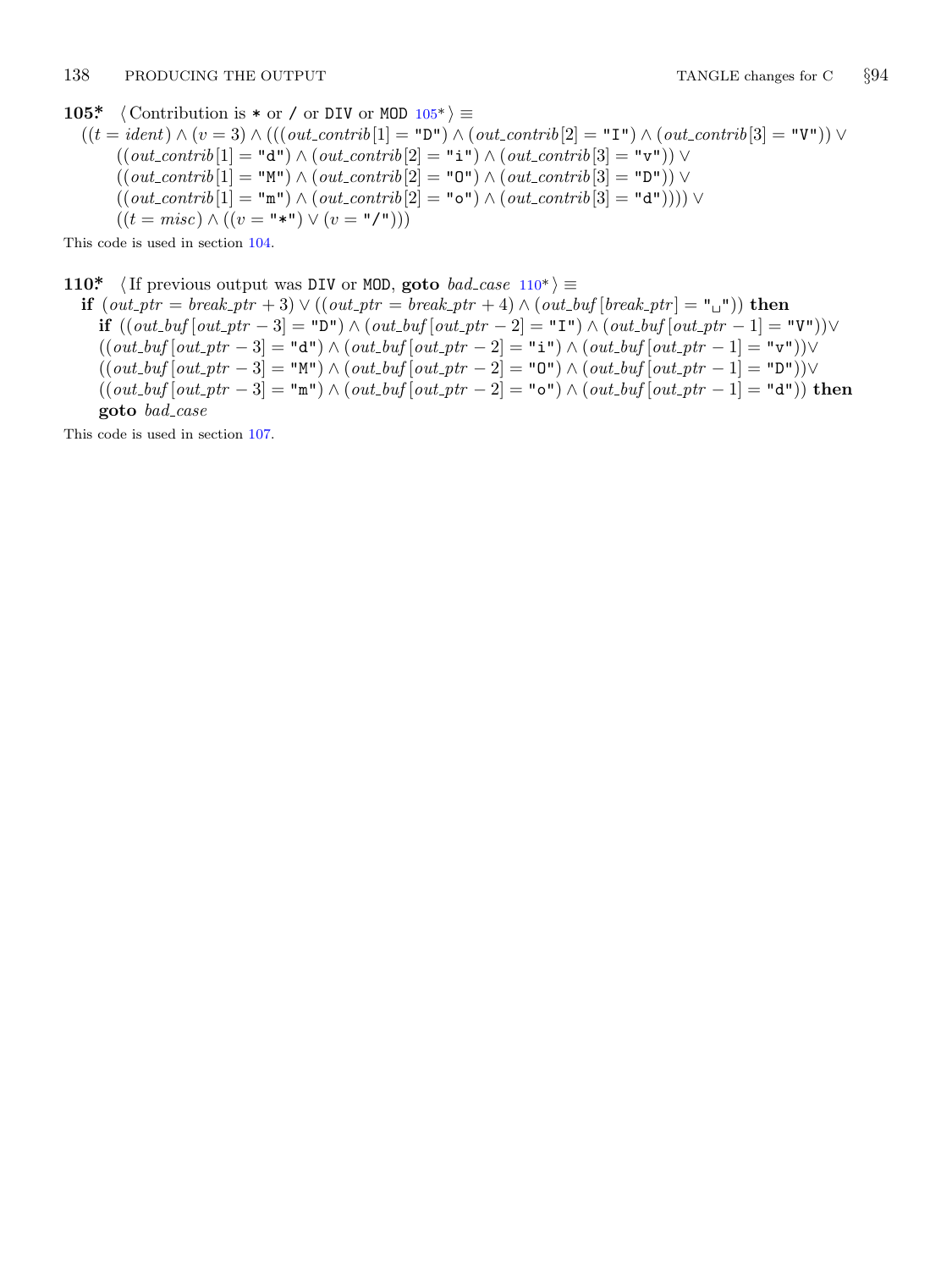<span id="page-14-0"></span>

**114\***  $\langle$  Cases like  $\langle$  and := 114\*)  $\equiv$ 

- $and\_sign:$  **begin**  $out\_contrib[1]$  ← "a";  $out\_contrib[2]$  ← "n";  $out\_contrib[3]$  ← "d";  $send\_out(ident, 3)$ ; **end**;
- $not\text{-}sign: \text{begin } out\text{-}contrib[1] ← "n"; \text{} out\text{-}contrib[2] ← "o"; \text{} out\text{-}contrib[3] ← "t"; \text{} send\text{-}out(ident, 3);$ **end**;

 $set$ *element\_sign*: **begin**  $out\_\text{contrib}[1] \leftarrow$  "i";  $out\_\text{contrib}[2] \leftarrow$  "n";  $send\_\text{out}(ident, 2);$ **end**;

*or\_sign*: **begin**  $out\_contrib[1]$  ← " $\circ$ ";  $out\_contrib[2]$  ← " $\mathbf{r}$ ";  $send\_out(ident, 2)$ ; **end**;

*left\_arrow*: **begin**  $out\_contrib[1] \leftarrow$  ": ";  $out\_contrib[2] \leftarrow$  "=";  $send\_out(str, 2)$ ; **end**;

 $not\_equal:$  **begin**  $out\_contrib[1] \leftarrow$  "<";  $out\_contrib[2] \leftarrow$  ">";  $send\_out(str, 2)$ ; **end**;

 $less\_or\_equal$ : **begin**  $out\_contrib[1] \leftarrow$  "<";  $out\_contrib[2] \leftarrow$  "=";  $send\_out(str, 2)$ ; **end**;

 $\mathbf{g} \text{reater\_or\_equal}$ : **begin**  $\text{out\_contrib}[1] \leftarrow \text{``>''}; \text{ out\_contrib}[2] \leftarrow \text{``=''}; \text{ send\_out}(\text{str}, 2);$ **end**;

 $equivalence\_sign: \textbf{begin} \text{ } out\_contrib[1] \leftarrow \text{ } "="; \text{ } out\_contrib[2] \leftarrow \text{ } "="; \text{ } send\_out(str, 2);$ **end**;

*double\_dot*: **begin**  $out\_contrib[1] \leftarrow$  ".";  $out\_contrib[2] \leftarrow$  ".";  $send\_out(str, 2)$ ; **end**;

This code is used in section 113.

**116\*.** Single-character identifiers represent themselves, while longer ones appear in *byte mem*. All must be converted to lowercase, with underlines removed. Extremely long identifiers must be chopped.

define  $up\_to(\#) \equiv #-24, #-23, #-22, #-21, #-20, #-19, #-18, #-17, #-16, #-15, #-14, #-13,$  $\sharp -12, \sharp -11, \sharp -10, \sharp -9, \sharp -8, \sharp -7, \sharp -6, \sharp -5, \sharp -4, \sharp -3, \sharp -2, \sharp -1, \sharp$ *⟨* Cases related to identifiers 116\* *⟩ ≡* "A",  $up\_to$  ("Z"): **begin if** *force\_lowercase* **then**  $out\_contrib[1] \leftarrow cur\_char + 70$  $\textbf{else}~out\_contrib[1] \leftarrow cur\_char;$ *send out*(*ident,* 1); **end**; "a",  $up\_to$  ("z"): **begin if** *force\_uppercase* **then**  $out\_contrib[1] \leftarrow cur\_char - 740$  $\textbf{else}~out\_contrib[1] \leftarrow cur\_char;$ *send out*(*ident,* 1); **end**; *identifier*: **begin**  $k \leftarrow 0$ ;  $j \leftarrow byte\_start[cur\_val]$ ;  $w \leftarrow cur\_val \mod ww$ ; **while**  $(k < max_id_length) \land (j < byte.start[cur_val + ww])$  **do begin**  $\text{incr}(k)$ ;  $\text{out\_contrib}[k] \leftarrow \text{byte\_mem}[w, j]$ ;  $\text{incr}(j)$ ; **if**  $force\_uppercase \land (out\_contrib[k] ≥ "a")$  **then**  $out\_contrib[k] ← out\_contrib[k] − '40$ **else if**  $force\_lowercase \land (out\_contrib[k] \leq "Z")$  **then**  $out\_contrib[k] \leftarrow out\_contrib[k] + '40$ **else if**  $\neg$ *allow\_underlines*  $\land$  (*out\_contrib* [*k*] = "\_") **then** *decr*(*k*); **end**; *send out*(*ident, k*); **end**; This code is used in section 113.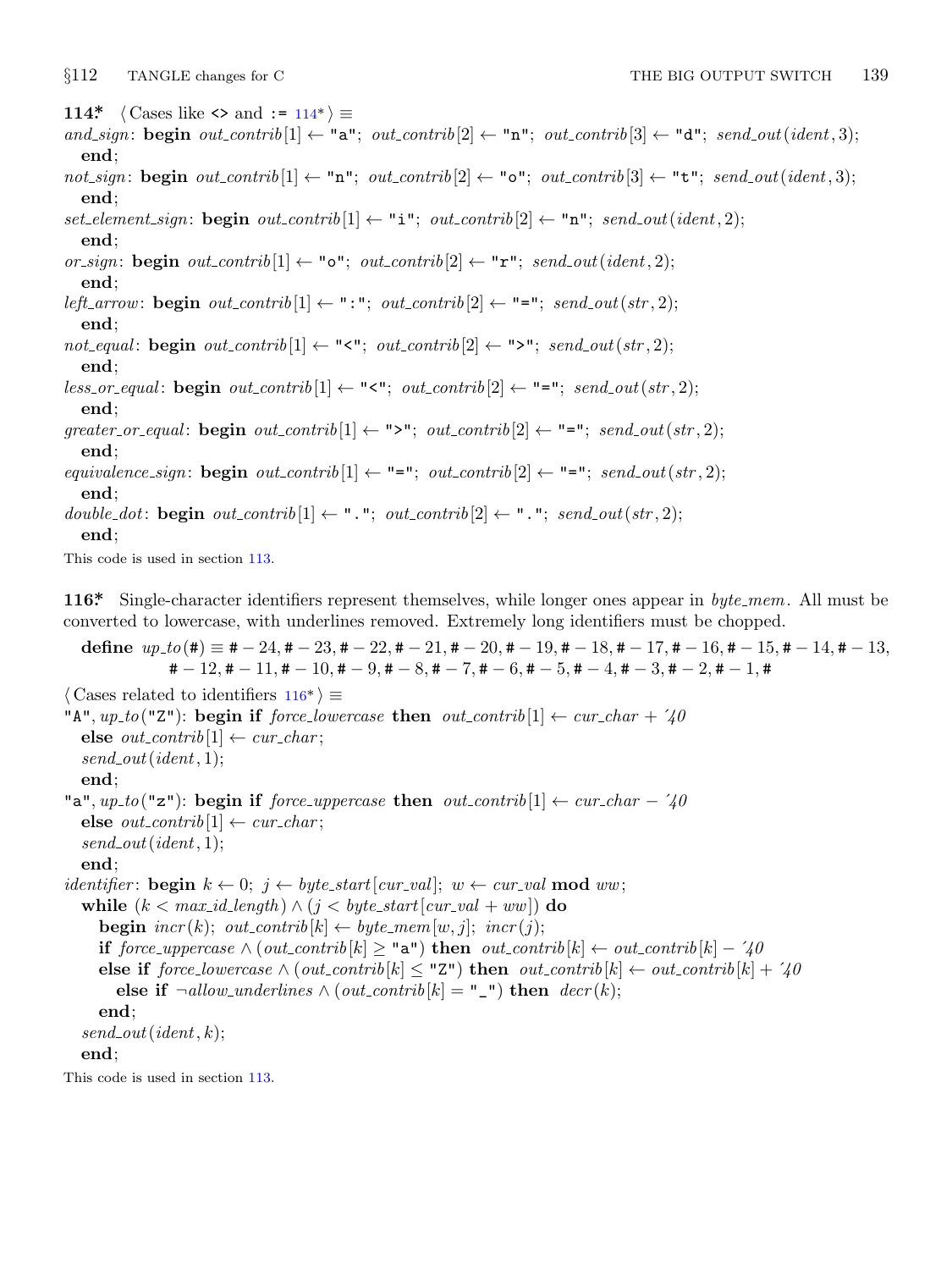<span id="page-15-0"></span>**119\*.** In order to encourage portable software, TANGLE complains if the constants get dangerously close to the largest value representable on a 32-bit computer  $(2^{31} – 1)$ .

**define** *digits ≡* "0"*,* "1"*,* "2"*,* "3"*,* "4"*,* "5"*,* "6"*,* "7"*,* "8"*,* "9"

```
⟨ Cases related to constants, possibly leading to get fraction or reswitch 119* ⟩ ≡
digits: \textbf{begin} \space n \leftarrow 0;\mathbf{repeat} \ \textit{cur\_char} \leftarrow \textit{cur\_char} - \texttt{"0"};if n \geq 71463146314 then err\_print('!\cup\text{Constant}\cup\text{too}\cup\text{big')}else n \leftarrow 10 * n + \text{cur\_char};
      cur\_char \leftarrow get\_output;until (cur\_char > "9") ∨ (cur\_char < "0");
  send\_val(n); k \leftarrow 0;if cur\_char = "e" then cur\_char \leftarrow "E";if cur\_char = "E" then goto get\_fractionelse goto reswitch ;
  end;
check sum: send val(pool check sum);
\textit{octal}: \text{begin } n \leftarrow 0; \text{ \textit{cur}\_}char \leftarrow "0";\mathbf{repeat} \ \textit{cur\_char} \leftarrow \textit{cur\_char} - "0";if n \geq 10000000000 then err\_print('!\cup Constant\cup too\cup big')else n \leftarrow 8 * n + \text{cur\_char};
     cur\_char \leftarrow get\_output;until (cur\_char > "7") ∨ (cur\_char < "0");
  send\_val(n); goto reswitch;
  end;
hex: begin n \leftarrow 0; cur_char \leftarrow "0";
  repeat if cur\_char \geq "A" then cur\_char \leftarrow cur\_char + 10 - "A"else cur\_char \leftarrow cur\_char - "0";if n \geq "40000000 then err\_print('! \cup Constant \cup too \cup big')else n \leftarrow 16 * n + \text{cur\_char};
     cur\_char \leftarrow get\_output;until (cur\_char > "F") ∨ (cur\_char < "0") ∨ ((cur\_char > "9") ∧ (cur\_char < "A"));send\_val(n); goto result;
  end;
number : send val(cur val);
".": begin k \leftarrow 1; out\_contrib[1] \leftarrow "."; cur\_char \leftarrow get\_output;
  if cur\_char = "." then
     begin out\_{contr}b[2] \leftarrow "."; send\_out(str, 2);
     end
  else if (cur\_char > "0") \land (cur\_char < "9") then goto get\_fractionelse begin send out(misc, "."); goto reswitch ;
        end;
  end;
This code is used in section 113.
```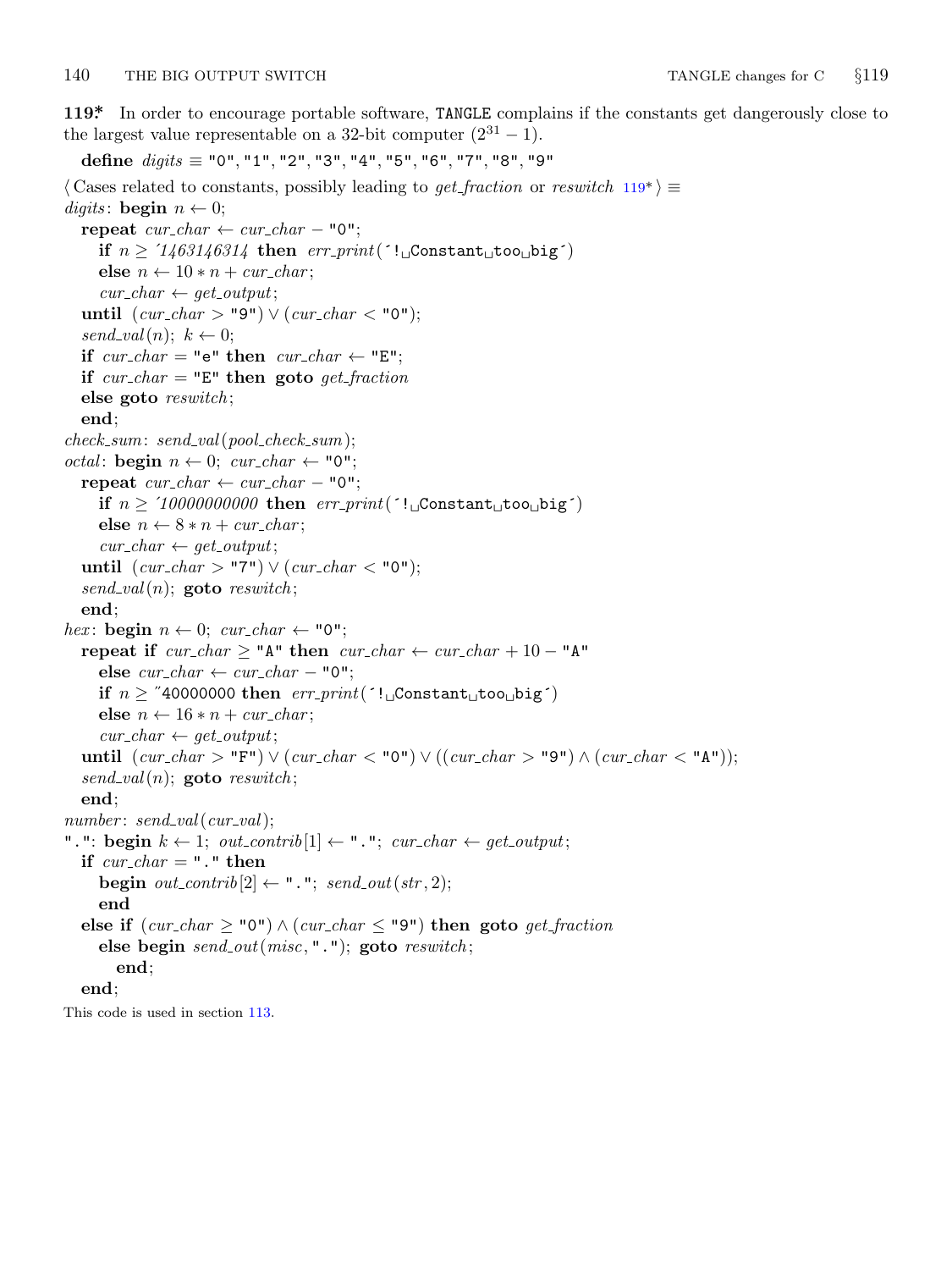<span id="page-16-0"></span>

**157\*.** The evaluation of a numeric expression makes use of two variables called the *accumulator* and the *next sign*. At the beginning, *accumulator* is zero and *next sign* is +1. When a + or − is scanned, *next sign* is multiplied by the value of that sign. When a numeric value is scanned, it is multiplied by *next sign* and added to the *accumulator*, then *next\_sign* is reset to  $+1$ .

 $\text{define } \text{add}_\_in(\texttt{\#}) \equiv$ **begin**  $accumulator \leftarrow accumulator + next\_sign * (\textbf{\#}); next\_sign \leftarrow +1;$ **end procedure** *scan numeric*(*p* : *name pointer* ); *{* defines numeric macros *}* **label** *reswitch , done* ; **var** *accumulator* : *integer* ; *{* accumulates sums *}*  $next\_sign: -1$ .. +1; {sign to attach to next value } *q*: *name pointer* ; *{* points to identifiers being evaluated *} val* : *integer* ; *{* constants being evaluated *}* **begin** *⟨* Set *accumulator* to the value of the right-hand side 158\* *⟩*; **if** *abs* (*accumulator* ) *≥* ´*10000000000* **then**  $\begin{aligned} \textbf{begin} & \textit{error}(f \cdot \textbf{1}_{\Box} \textbf{Value}_{\Box} \textbf{too}_{\Box} \textbf{big} : \Box f \text{.} & \textit{accumulator}: 1); \textit{accumulator} \leftarrow 0; \end{aligned}$ **end**;  $equiv[$   $p \rightarrow$  *accumulator* +  $\hat{i}$  *10000000000*; { name *p* now is defined to equal *accumulator* } **end**; **158\***  $\langle$  Set *accumulator* to the value of the right-hand side  $158^*$   $\equiv$  $accumulator \leftarrow 0$ ;  $next\_sign \leftarrow +1$ ; **loop begin**  $next\_control \leftarrow get\_next;$ *reswitch* : **case** *next control* **of** *digits* : **begin** *⟨* Set *val* to value of decimal constant, and set *next control* to the following token 160 *⟩*; *add in*(*val*); **goto** *reswitch* ; **end**; *octal*: **begin**  $\langle$  Set *val* to value of octal constant, and set *next control* to the following token 161  $\rangle$ ; *add in*(*val*); **goto** *reswitch* ; **end**; *hex*: **begin**  $\langle$  Set *val* to value of hexadecimal constant, and set *next control* to the following token 162  $\rangle$ ; *add in*(*val*); **goto** *reswitch* ; **end**; *identifier*: **begin**  $q \leftarrow id\_lookup(normal);$ **if**  $ilk[q] \neq numeric$  **then begin**  $next-control \leftarrow$  "\*"; **goto**  $resultch$ ; {leads to error} **end**; *add in*(*equiv* [*q*] *−* ´*10000000000* ); **end**; " $+$ ": *do\_nothing*; "−": *next sign ← −next sign*; *format, definition, module name , begin Pascal , new module* : **goto** *done* ; ";": *err print*(´!␣Omit␣semicolon␣in␣numeric␣definition´); **othercases** *⟨* Signal error, flush rest of the definition 159 *⟩* **endcases**; **end**; *done* : This code is used in section 157\*.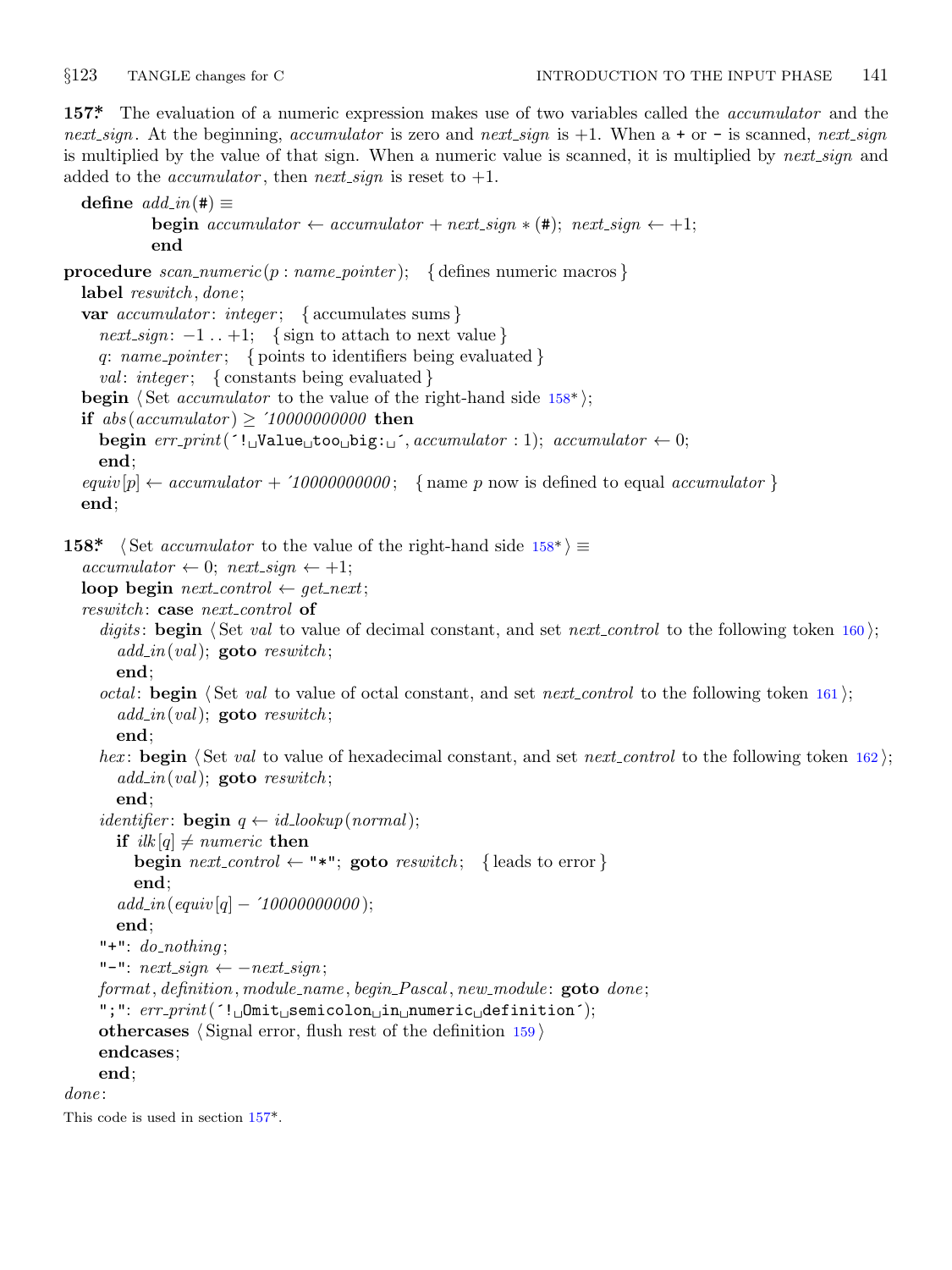### <span id="page-17-0"></span>**165\*.**

**procedure** *scan repl*(*t* : *eight bits* ); *{* creates a replacement text *}* **label** *continue , done , found , reswitch* ; **var** *a*: *sixteen bits* ; *{* the current token *} b*: *ASCII code* ; *{* a character from the buffer *} bal* : *eight bits* ; *{* left parentheses minus right parentheses *}* **begin**  $bal \leftarrow 0$ ; **loop begin** *continue*:  $a \leftarrow get\_next;$ **case** *a* **of** "(": **if**  $t = parametric$  **then**  $incr(bal)$ ; ")": **if**  $t = parametric$  **then if**  $bal = 0$  **then**  $err\_print('!\_Extra_{\Box})')$ **else** *decr* (*bal*); "[": **if**  $t = parametric2$  **then**  $incr(bal)$ ; "]": **if** *t* = *parametric2* **then if**  $bal = 0$  **then**  $err\_print('!\sqcup \text{Extra} \sqcup')$ **else** *decr* (*bal*); "´": *⟨* Copy a string from the buffer to *tok mem* 168 *⟩*; "#": **if**  $(t = parametric) \vee (t = parametric2)$  **then**  $a \leftarrow param$ ; *⟨*In cases that *a* is a non-ASCII token (*identifier* , *module name* , etc.), either process it and change *a* to a byte that should be stored, or **goto** *continue* if *a* should be ignored, or **goto** *done* if *a* signals the end of this replacement text 167 *⟩* **othercases** *do nothing* **endcases**;  $app\_repl(a);$  {store *a* in *tok\_mem* } **end**; *done: next\_control*  $\leftarrow a$ ;  $\langle$  Make sure the parentheses balance 166<sup>\*</sup>); **if**  $text{ text\_ptr} > max\_text{s} - zz$  **then**  $overflow('text');$  $cur\_repl\_text \leftrightarrow text\_ptr; \; tok\_start[text\_ptr + zz] \leftarrow tok\_ptr[z]; \; incr(text\_ptr);$ **if**  $z = zz - 1$  **then**  $z \leftarrow 0$  **else** *incr*(*z*); **end**; **166\***  $\langle$  Make sure the parentheses balance  $166^*$   $\equiv$ **if** *bal >* 0 **then if** *t* = *parametric* **then begin if**  $bal = 1$  **then**  $err\_print('!\cup\text{Missing}\cup)')$  $else \text{ } err\_print('!\cup \text{Missing}\cup \text{'}, \text{ }bal:1, \text{ } \cup \text{ } 's');$ **while** *bal >* 0 **do begin**  $app\_repl("")$ ;  $decr(bal);$ **end**; **end else begin if**  $bal = 1$  **then**  $err\_print('!\cup\text{Missing}\cup\text{]}')$  $else \text{ } err\_print('!\cup \text{Missing}\cup \text{'}, \text{ }bal:1,\text{ } \cup \text{ } s');$ **while** *bal >* 0 **do begin** *app repl*("]"); *decr* (*bal*); **end**; **end** This code is used in section 165\*.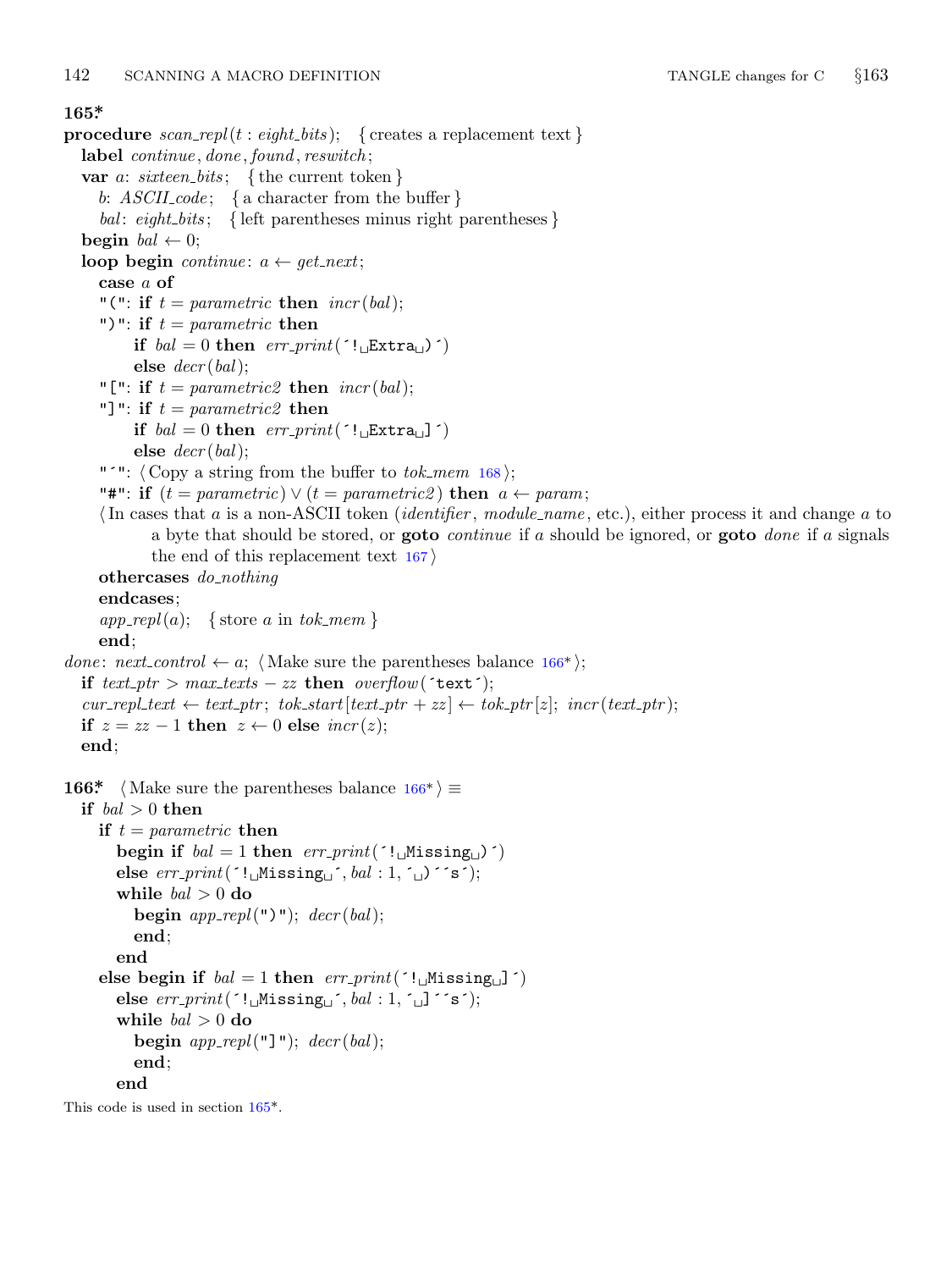<span id="page-18-0"></span>*§*171 TANGLE changes for C SCANNING A MODULE 143 **173\***  $\langle$  Scan the definition part of the current module  $173^*$   $\equiv$  $next\_control \leftarrow 0;$ **loop begin** *continue*: **while**  $next\_control \leq format$  **do**  $\text{begin }$  *next\_control*  $\leftarrow$  *skip\_ahead*; **if**  $next\_control = module\_name$  **then begin** *{* we want to scan the module name too *}*  $loc \leftarrow loc - 2; next\_control \leftarrow get\_next;$ **end**; **end**; **if**  $next-control \neq definition$  **then goto** *done*;  $next_{control} \leftarrow get_{next}$ ; { get identifier name } **if**  $next\_control \neq identifier$  **then begin** *err print*(´!␣Definition␣flushed,␣must␣start␣with␣´*,* ´identifier␣of␣length␣>␣1´); **goto** *continue* ; **end**;  $next\_control \leftarrow get\_next;$  {get token after the identifier } **if**  $next\_control = "-"$  **then begin** *scan numeric*(*id lookup*(*numeric*)); **goto** *continue* ; **end else if**  $next\_control = equivalence\_sign$  **then begin** *define macro*(*simple* ); **goto** *continue* ; **end else**  $\langle$ **If** the next text is  $\langle$  (#)==' or  $\langle$  [#]==', call *define\_macro* and **goto** *continue* 174\*); *err print*(´!␣Definition␣flushed␣since␣it␣starts␣badly´); **end**; *done* : This code is used in section 172.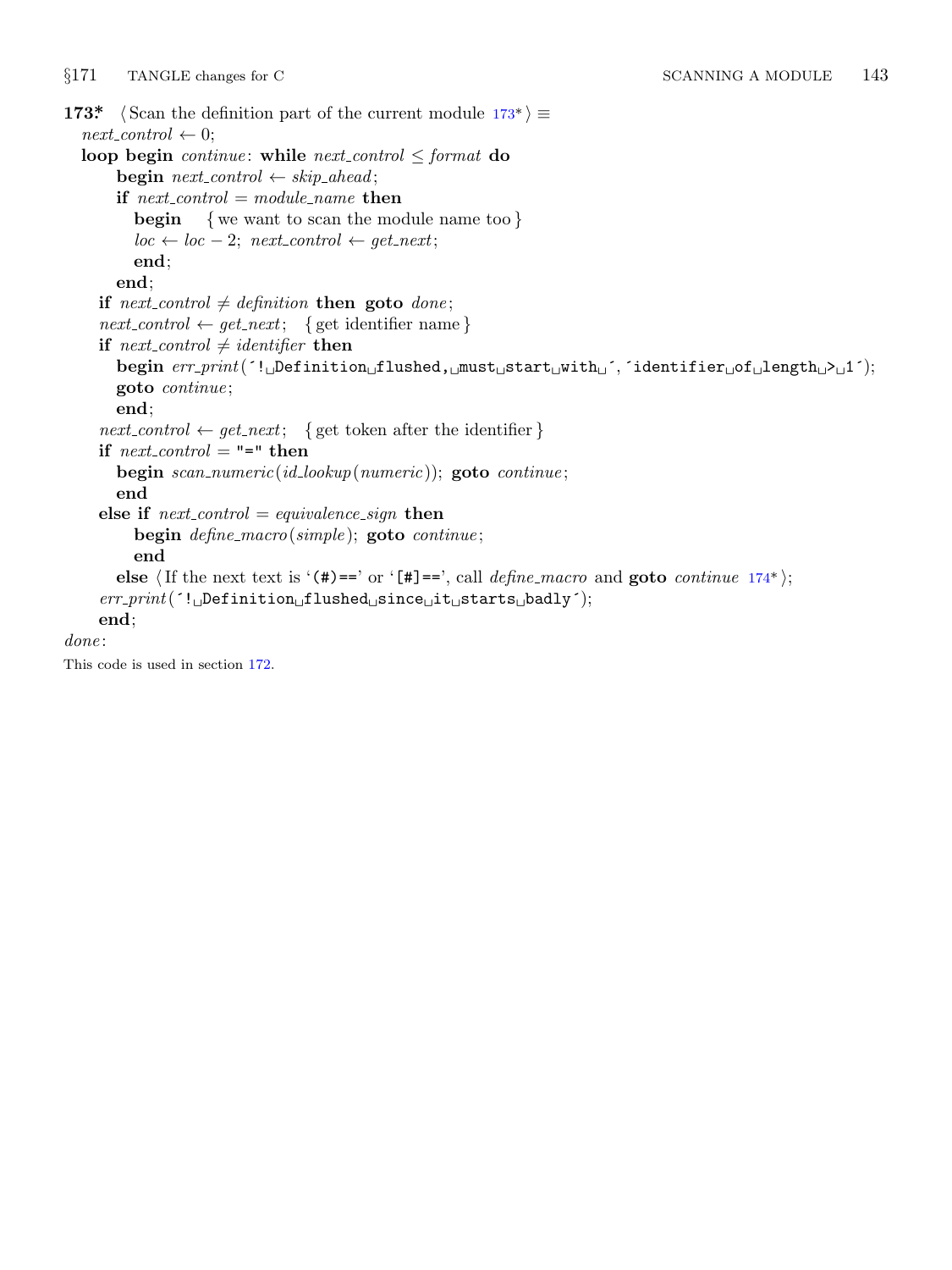<span id="page-19-0"></span>144 SCANNING A MODULE TANGLE changes for C  $\S 174$ 

```
174* \langle If the next text is \langle (#)==' or \langle [#]==', call define_macro and goto continue 174*) \equivif next\_control = "("then"\text{begin } next_control \leftarrow get_next;
     if next\_control = "#" then
        \mathbf{begin} regrin \textit{next}_\textit{control} \leftarrow \textit{get}_\textit{next};if next\_control = ")" then
           \text{begin } next_control \leftarrow get_next;
           if next\_control = "-" then
             begin err print(´!␣Use␣==␣for␣macros´); next control ← equivalence sign;
             end;
           if next_{\text{control}} = equivalence\_sign then
             begin define macro(parametric); goto continue ;
             end;
           end;
        end;
     end
  else if next\_control = "[' thenbegin next\_control \leftarrow get\_next;if next\_control = "#" then
           \text{begin } next_control \leftarrow get_next;
          if next\_control = "]</math> " then\mathbf{begin} new next_control \leftarrow get_next;
             \mathbf{if} \ \mathit{next\_control} = \texttt{""} = \texttt{then}begin err print(´!␣Use␣==␣for␣macros´); next control ← equivalence sign;
                end;
             if rol = equivalence\_sign then
                begin define macro(parametric2 ); goto continue ;
                end;
             end;
           end;
        end
This code is used in section 173*.
```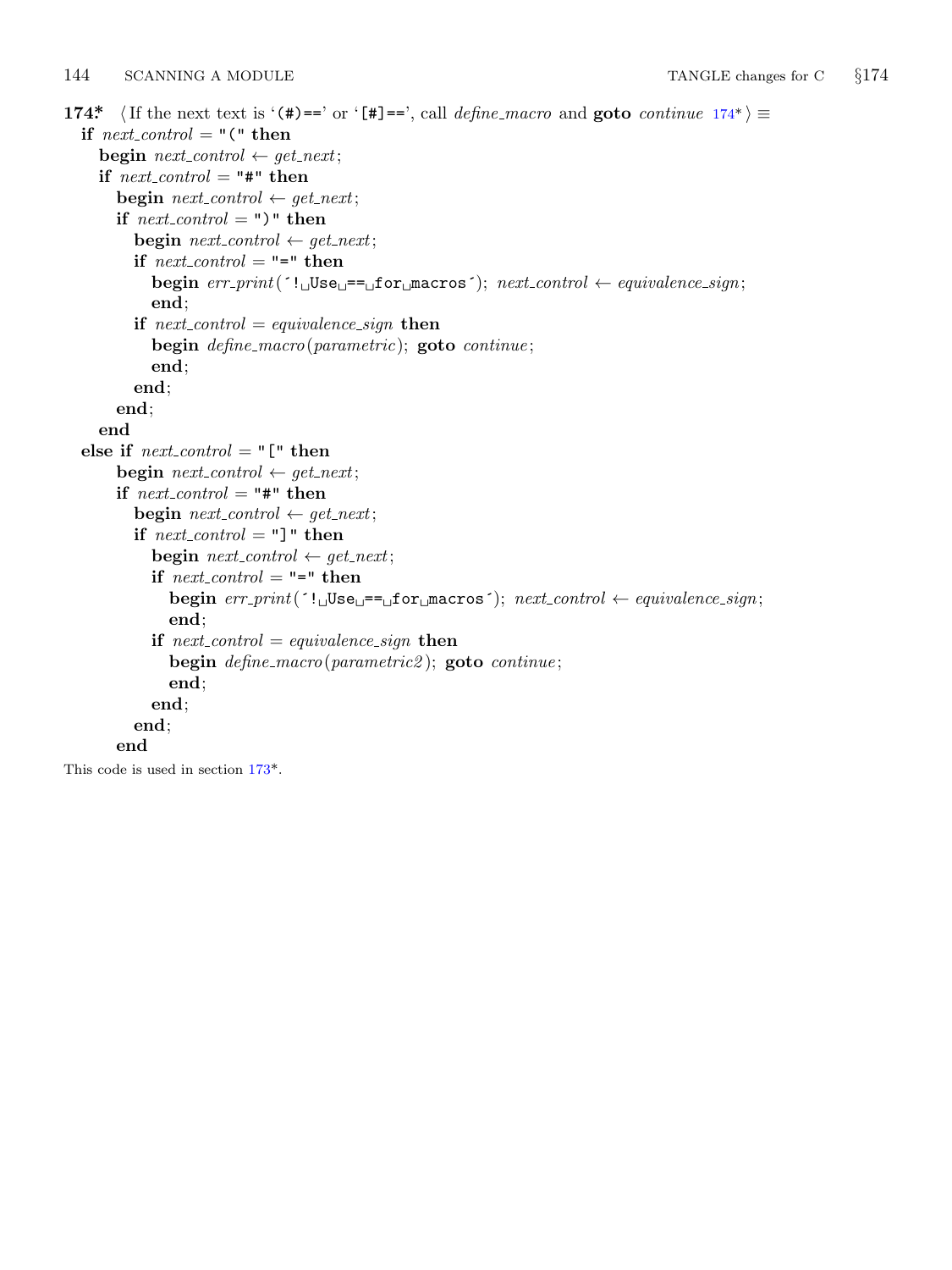<span id="page-20-0"></span>*§*179 TANGLE changes for C DEBUGGING 145

**179\*. Debugging.** The Pascal debugger with which TANGLE was developed allows breakpoints to be set, and variables can be read and changed, but procedures cannot be executed. Therefore a '*debug help*' procedure has been inserted in the main loops of each phase of the program; when *ddt* and *dd* are set to appropriate values, symbolic printouts of various tables will appear.

The idea is to set a breakpoint inside the *debug help* routine, at the place of '*breakpoint*:' below. Then when *debug help* is to be activated, set *trouble shooting* equal to *true* . The *debug help* routine will prompt you for values of *ddt* and *dd*, discontinuing this when  $ddt \leq 0$ ; thus you type  $2n + 1$  integers, ending with zero or a negative number. Then control either passes to the breakpoint, allowing you to look at and/or change variables (if you typed zero), or to exit the routine (if you typed a negative value).

Another global variable, *debug cycle* , can be used to skip silently past calls on *debug help*. If you set *debug cycle >* 1, the program stops only every *debug cycle* times *debug help* is called; however, any error stop will set *debug\_cycle* to zero.

 $\text{define } \textit{term\_in} \equiv \textit{stdin}$ 

*⟨* Globals in the outer block 9 *⟩* +*≡* **debug** *trouble shooting* : *boolean*; *{* is *debug help* wanted? *} ddt*: *integer* ; *{* operation code for the *debug help* routine *} dd* : *integer* ; *{* operand in procedures performed by *debug help } debug cycle* : *integer* ; *{* threshold for *debug help* stopping *} debug skipped* : *integer* ; *{* we have skipped this many *debug help* calls *}* **gubed**

180<sup>\*</sup>. The debugging routine needs to read from the user's terminal.

*⟨* Set initial values 10 *⟩* +*≡* **debug** *trouble\_shooting*  $\leftarrow$  *true*; *debug\_cycle*  $\leftarrow$  1; *debug\_skipped*  $\leftarrow$  0; *trouble\_shooting*  $\leftarrow$  *false*; *debug\_cycle*  $\leftarrow$  99999; { use these when it almost works } **gubed**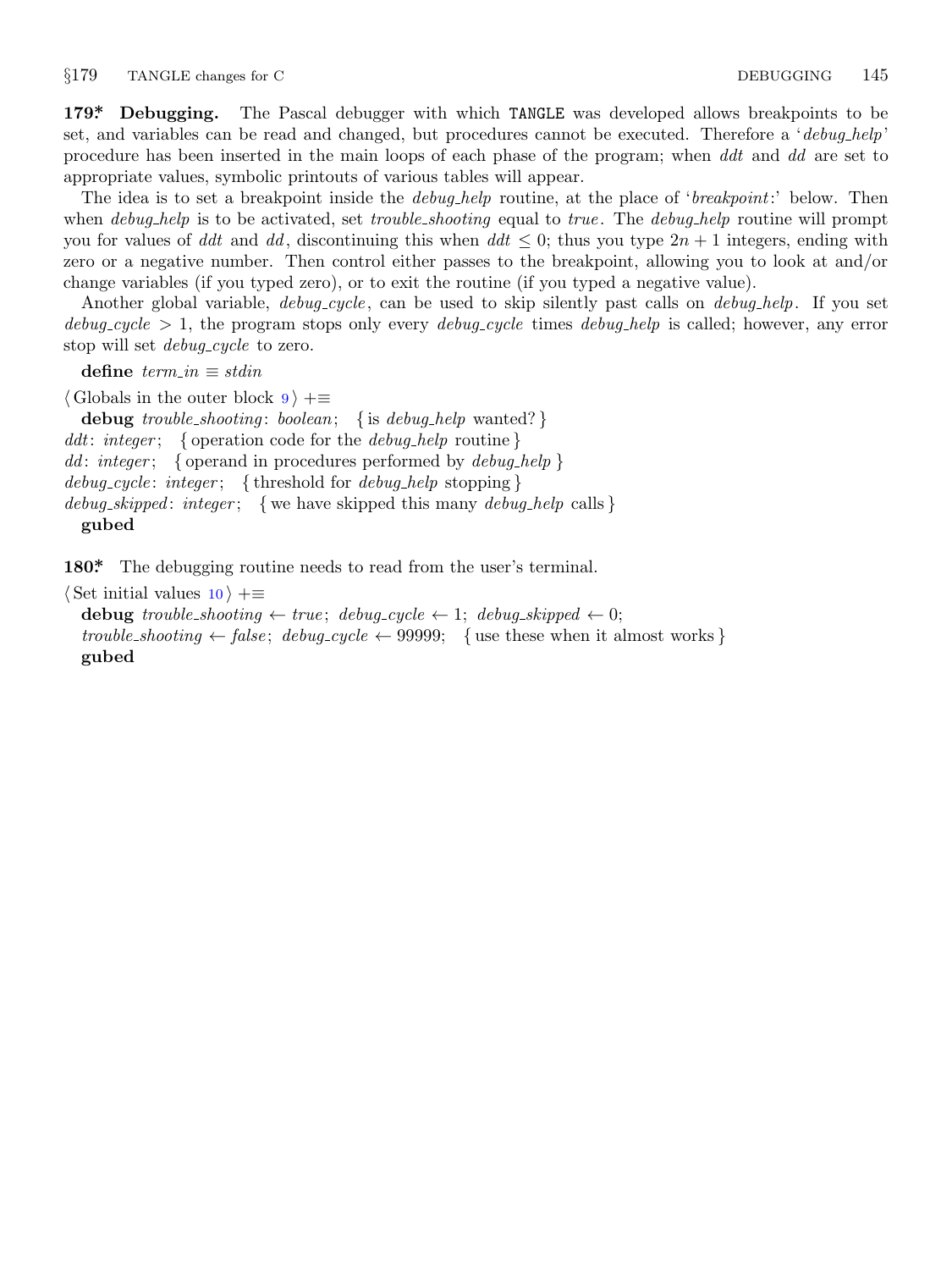# <span id="page-21-0"></span>146 THE MAIN PROGRAM TANGLE changes for C *§*182

**182\*. The main program.** We have defined plenty of procedures, and it is time to put the last pieces of the puzzle in place. Here is where TANGLE starts, and where it ends.

**begin** *initialize* ; *⟨*Initialize the input system 134 *⟩*; *print*(*banner* ); *{* print a "banner line" *} print ln*(*version string* ); *⟨*Phase I: Read all the user's text and compress it into *tok mem* 183 *⟩*; **stat for**  $ii \leftarrow 0$  **to**  $zz - 1$  **do**  $max\_tok\_ptr[i] \leftarrow tok\_ptr[i];$ **tats** *⟨*Phase II: Output the contents of the compressed tables 112 *⟩*; **if**  $string\_ptr > 256$  **then**  $\langle$  Finish off the string pool file 184 $\rangle$ ; **stat** *⟨*Print statistics about memory usage 186 *⟩*; **tats** *{* here files should be closed if the operating system requires it *} ⟨*Print the job *history* 187 *⟩*; *new line* ; **if** (*history*  $\neq$  *spotless*) *∧* (*history*  $\neq$  *harmless\_message*) **then** *uexit*(1) **else** *uexit*(0); **end**.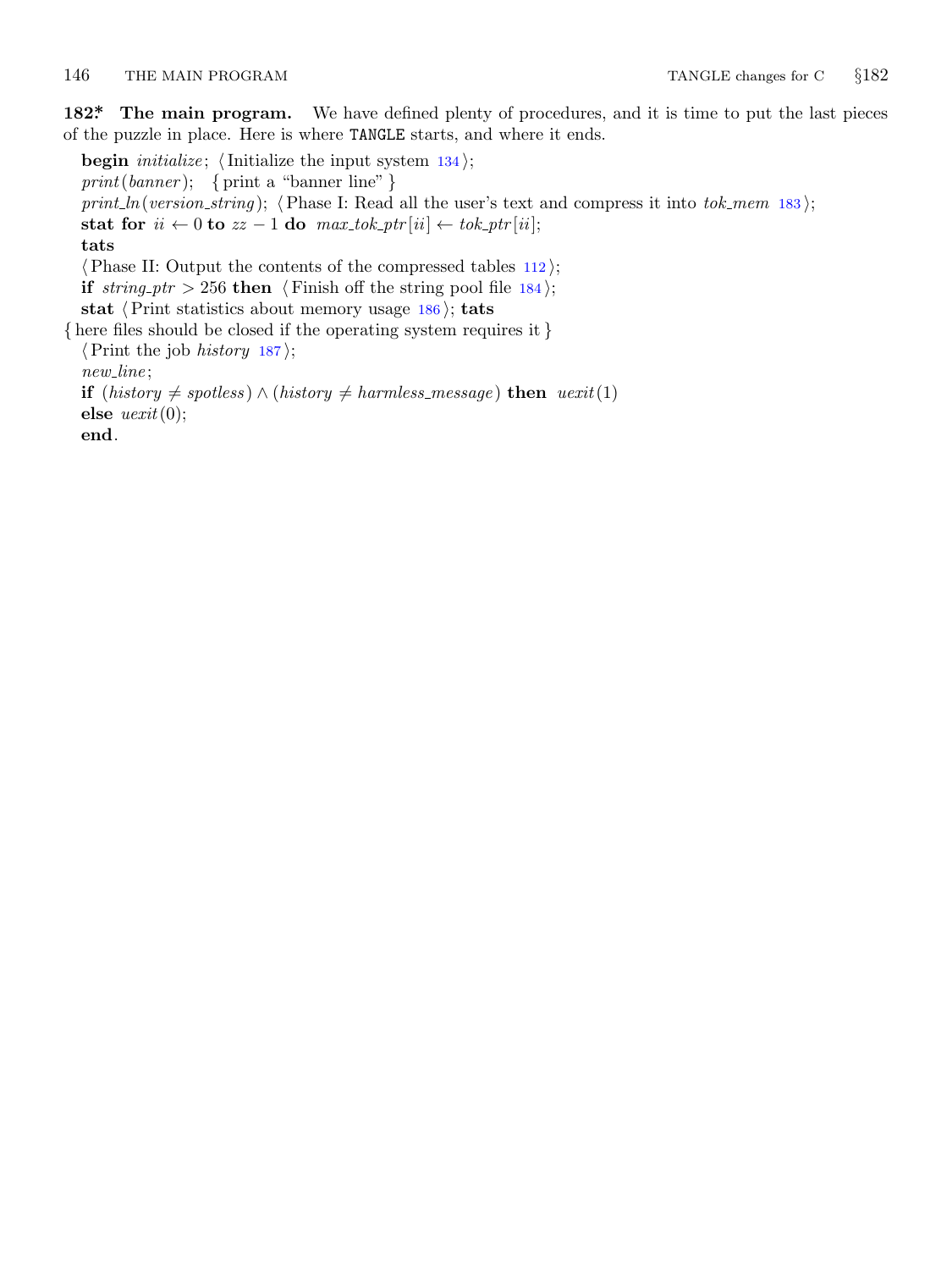<span id="page-22-0"></span>

```
188*. System-dependent changes. Parse a Unix-style command line.
  define p(long-options[option_index].name, \textbf{\#}) = 0)⟨ Define parse arguments 188* ⟩ ≡
procedure parse arguments ;
  const n\_options = 10; {Pascal won't count array lengths for us.}
  var long options : array [0 . . n options ] of getopt struct;
     getopt return val : integer ; option index : c int type ; current option: 0 . . n options ; len: integer ;
  begin \langle Define the option table 190<sup>*</sup>);
  unambig_length \leftarrow def_ unambig length;repeat getopt_return_val \leftarrow getopt_long_only(argc, argv, '', long_options, address_of(option_index));
    if qetopt\_return\_val = -1 then
       begin do nothing ; {End of arguments; we exit the loop below. }
       end
    else if \text{getopt-return\_val} = "?" then
         begin usage (my name );
         end
       else if argument is (´help´) then
           begin usage help(TANGLE HELP, nil);
           end
         else if argument is (´version´) then
              begin print version and exit(banner , nil, ´D.E.␣Knuth´, nil);
              end
            else if argument is (´mixedcase´) then
                begin force\_uppercase \leftarrow false; force\_lowercase \leftarrow false;
                end
              else if argument is (´uppercase´) then
                   begin force\_uppercase \leftarrow true; force\_lowercase \leftarrow false;
                   end
                 else if argument is (´lowercase´) then
                     begin force\_uppercase \leftarrow false; force\_lowercase \leftarrow true;
                     end
                   else if argument is (´underlines´) then
                       begin allow\_underlines \leftarrow true;end
                     else if argument is (´strict´) then
                          begin strict mode ← true ;
                          end
                       else if argument is (´loose´) then
                             begin strict \rightarrow false;
                             end
                          else if argument is (´length´) then
                               begin len \leftarrow \text{atoi}(\text{optarg});
                               if (len ≤ 0) ∨ (len > max_id_length) then len ← max_id_length;unambig_length \leftarrow len;end; {Else it was a flag; getopt has already done the assignment. }
  until \text{getopt}\_\text{return}\_\text{val} = -1;⟨ Handle file name arguments 189* ⟩
  end;
This code is used in section 2*.
```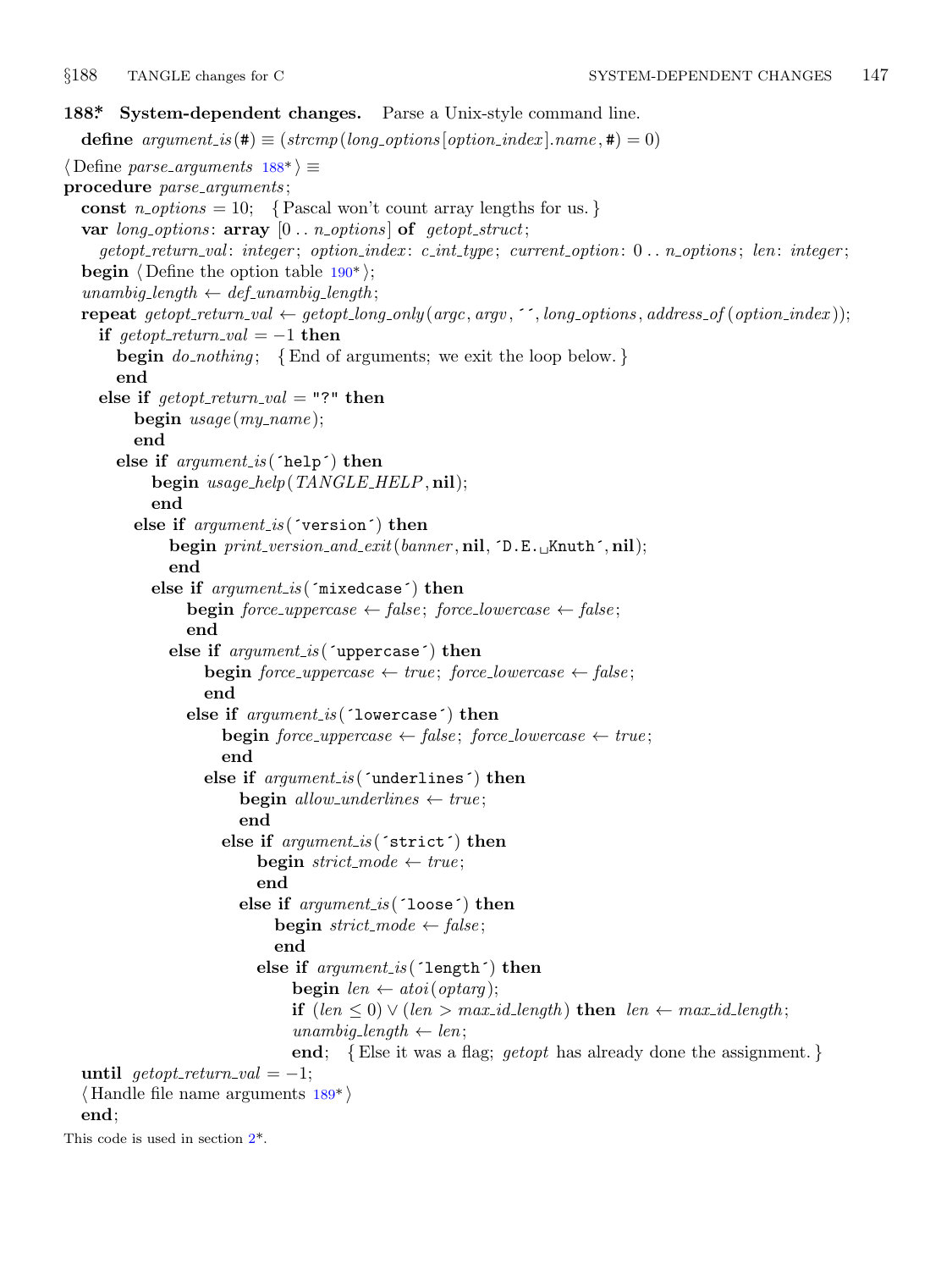# <span id="page-23-0"></span>148 SYSTEM-DEPENDENT CHANGES TANGLE changes for C *§*189

**189\*.** Now *optind* is the index of first non-option on the command line.

*⟨* Handle file name arguments 189\* *⟩ ≡* **if** (*optind* + 1 *> argc*) *∨* (*optind* + 3 *< argc*) **then begin** *write ln*(*stderr , my name ,* ´:␣Need␣one␣to␣three␣file␣arguments.´); *usage* (*my name* ); **end**; *{* Supply ".web" and ".ch" extensions if necessary. *}*  $web_name \leftarrow extend\_filename(cmdline(optind), \text{`web'});$ **if**  $\text{optind} + 2 \leq \text{argc}$  **then begin** *{* ´−´ is shortcut for an empty changefile. *}* **if**  $strcmp(char_to\_string($ <sup>−−</sup> $)$ </sup>*,*  $cmdline($ *optind* + 1))  $\neq$  0 **then**  $chg_name \leftarrow extend\_filename(cmdline(optind + 1), \text{`ch'});$ **end**; **if**  $optind + 3 = \text{argc}$  **then begin** *{* User has provided an explicit Pascal output file, possibly with path. *}*  $pascal_name \leftarrow extend$  *filename* (*cmdline* (*optind* + 2)*, char-to-string* (´p´));  $pool_name \leftarrow extend\_filename(remove\_suffix(pascal_name), \text{'}pool');$  $pool_name \leftarrow extend\_filename(remove\_suffix(pascal_name), \text{'}pool');$  $pool_name \leftarrow extend\_filename(remove\_suffix(pascal_name), \text{'}pool');$ **end else begin** *{* Change ".web" to ".p" and ".pool" and use the current directory. *}*  $pascal_name \leftarrow baseline{\text{-}change\_change\_suffix(web_name, \cdot, web^{\text{-}}, p^{\text{-}});}$  $pool_name \leftarrow baseline{\text{-}change{\text{-}}suffix(web{\text{-}}name{\text{-}}{\text{-}}{}\\web^{\text{-}}{\text{-}}{}\\web^{\text{-}}{\text{-}};$ **end**; This code is used in section 188\*.

**190\*.** Here are the opt[ions](#page-22-0) we all[ow.](#page-24-0) [The](#page-24-0) fi[rst](#page-24-0) is [one](#page-24-0) of t[he st](#page-24-0)andard GNU options.

```
⟨ Define the option table 190* ⟩ ≡
  current\_option \leftarrow 0; long\_options[current\_option].name \leftarrow 'help';long\_options[current\_option].has\_arg \leftarrow 0; long\_options[current\_option].flag \leftarrow 0;long\_\textit{options} [current_option].val \leftarrow 0; incr (current_option);
See also sections 191*, 192*, 193*, 194*, 195*, 196*, 197*, 198*, and 199*.
This code is used in section 188*.
```
**191\*.** Another of the standard options.

*⟨* Define the option table 190\* *⟩* +*≡*  $long\_options$  [*current\_option*]*.name*  $\leftarrow$   $\lceil$  version $\lceil$ ; *long\_options* [*current\_option*]*.has\_arg*  $\leftarrow$  0;  $long\_options$  [*current\_option*]*.flag*  $\leftarrow 0$ ; *long\_options* [*current\_option*]*.val*  $\leftarrow 0$ ; *incr* (*current\_option*);

**192\*.** Use all mixed case.

*⟨* Define the option table 190\* *⟩* +*≡*  $long-options[current\_option].name \leftarrow$   $\lceil \text{mixedcase} \rceil$ ;  $long\_options[current\_option].has\_arg \leftarrow 0$ ;  $long\_options$  [ $current\_option$ ]*.* $flag \leftarrow 0$ ;  $long\_options$  [ $current\_option$ ]*.val*  $\leftarrow 0$ ;  $incr$  ( $current\_option$ );

**193\*.** Use all uppercase.

*⟨* Define the option table 190\* *⟩* +*≡*  $long\_options$  [*current\_option*]*.name*  $\leftarrow$   ${\it 'uppercase'};$   $long\_options$  [*current\_option*]*.has\_arg*  $\leftarrow 0;$  $\langle \textit{long}_\textit{} \textit{out} | \textit{out} | \textit{in} \rangle$   $\langle \textit{long}_\textit{} \textit{out} | \textit{out} | \textit{out} \rangle$   $\langle \textit{out} | \textit{out} | \textit{out} \rangle$ ;

**194\*.** Use all lowercase.

*⟨* Define the option table 190\* *⟩* +*≡*  $long-options[current\_option].name \leftarrow 'lowercase'; long\_options[current\_option].has\_arg \leftarrow 0;$  $long\_options$  [current\_option].  $flag \leftarrow 0$ ;  $long\_options$  [current\_option].  $val \leftarrow 0$ ;  $incr$  (current\_option);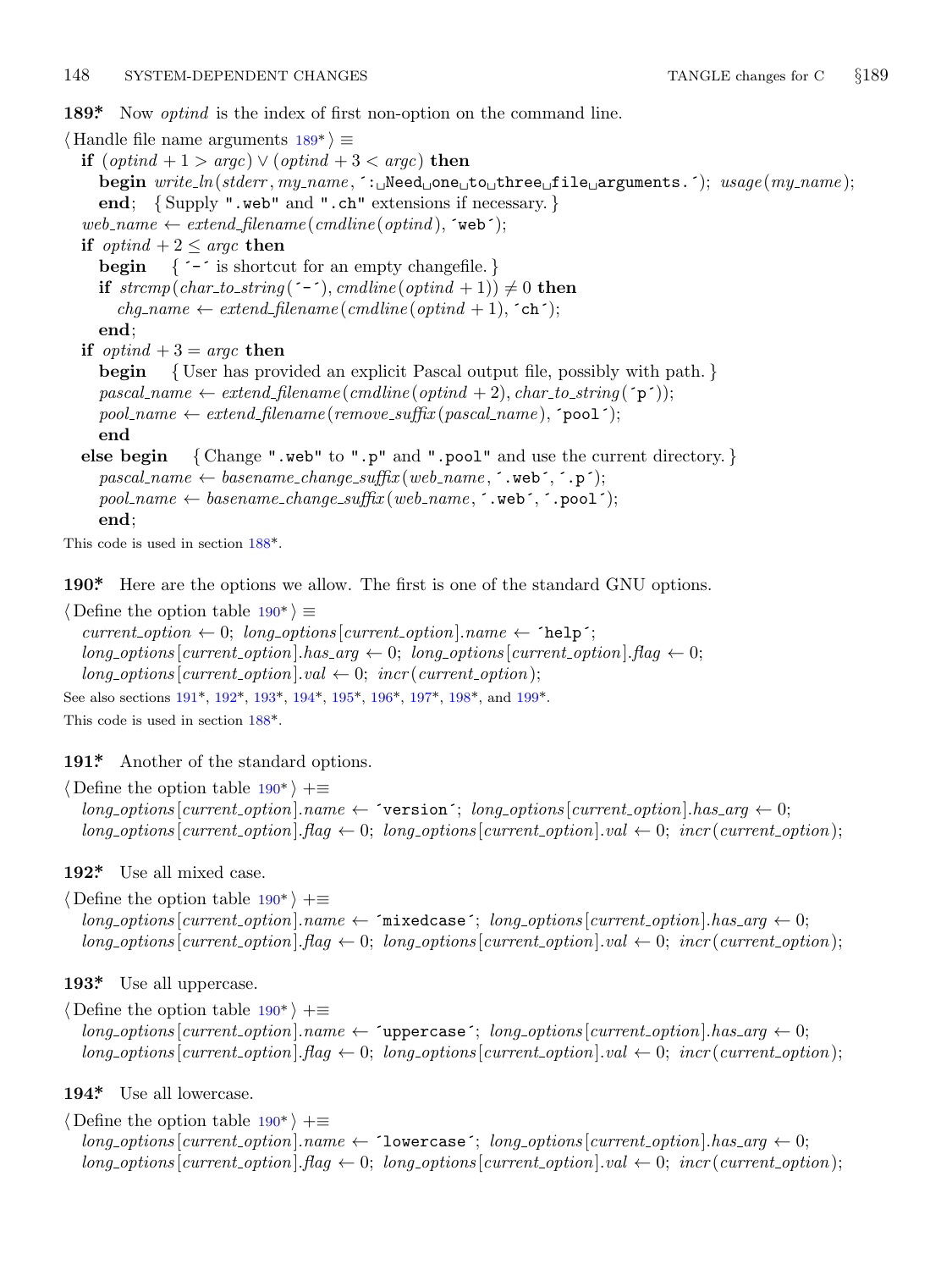<span id="page-24-0"></span>

**195\*.** Allow underlines.

*⟨* Define the option table [190](#page-23-0)\* *⟩* +*≡*  $long\_options$  [*current\_option*]*.name*  $\leftarrow$  ´underlines´; *long\_options* [*current\_option*]*.has\_arg*  $\leftarrow 0$ ;  $long\_{optim}$  [*current\_option*]*.flag*  $\leftarrow 0$ ; *long\_options* [*current\_option*]*.val*  $\leftarrow 0$ ; *incr* (*current\_option*);

**196\*.** Strict comparison[s.](#page-23-0)

*⟨* Define the option table 190\* *⟩* +*≡*  $long\rightarrow$   $points[current\_\textit{option}]$ *.name*  $\leftarrow$   $`strict'; long\_\textit{option}[current\_\textit{option}]$ *.has*  $arg \leftarrow 0;$  $long\_options$  [ $current\_option$ ]*.* $flag \leftarrow 0$ ;  $long\_options$  [ $current\_option$ ]*.val*  $\leftarrow 0$ ;  $incr$  ( $current\_option$ );

**197\*.** Loose comparison[s.](#page-23-0)

*⟨* Define the option table 190\* *⟩* +*≡*  $long-options$  [*current\_option*]*.name*  $\leftarrow$  ´loose´; *long\_options* [*current\_option*]*.has\_arg*  $\leftarrow 0$ ;  $long_$ <sup>*options*</sup> $|current_$ *option* $|$ *.flag*  $\leftarrow 0$ ;  $long_$ *options* $|current_$ *option* $|$ *.val*  $\leftarrow 0$ ;  $|iner(current_$ );

**198\*.** Loose comparison[s.](#page-23-0)

*⟨* Define the option table 190\* *⟩* +*≡*  $long\rightarrow$   $1;$   $long\rightarrow$   $1;$   $long\rightarrow$   $1;$   $long\rightarrow$   $1;$   $long\rightarrow$   $1;$   $long\rightarrow$   $1;$  $long\_options[current\_option]$ *.flag*  $\leftarrow 0$ ;  $long\_options[current\_option]$ *.val*  $\leftarrow 0$ ; *incr*(*current\_option*);

**199\*.** An element with all zeros always ends the list.

*⟨* Define the option table 190\* *⟩* +*≡*  $long\_options$  [*current\_option*]*.name*  $\leftarrow 0$ ; *long\_options* [*current\_option*]*.has\_arg*  $\leftarrow 0$ ;  $long\_options[current\_option].flag \leftarrow 0; long\_options[current\_option].val \leftarrow 0;$ 

**200\*.** Global filenames.

*⟨* Globals in the outer block 9 *⟩* +*≡ web name , chg name , pascal name , pool name* : *const c string* ; *force uppercase , force lowercase , allow underlines , strict mode* : *boolean*;  $unambig_length: 0... max_id_length;$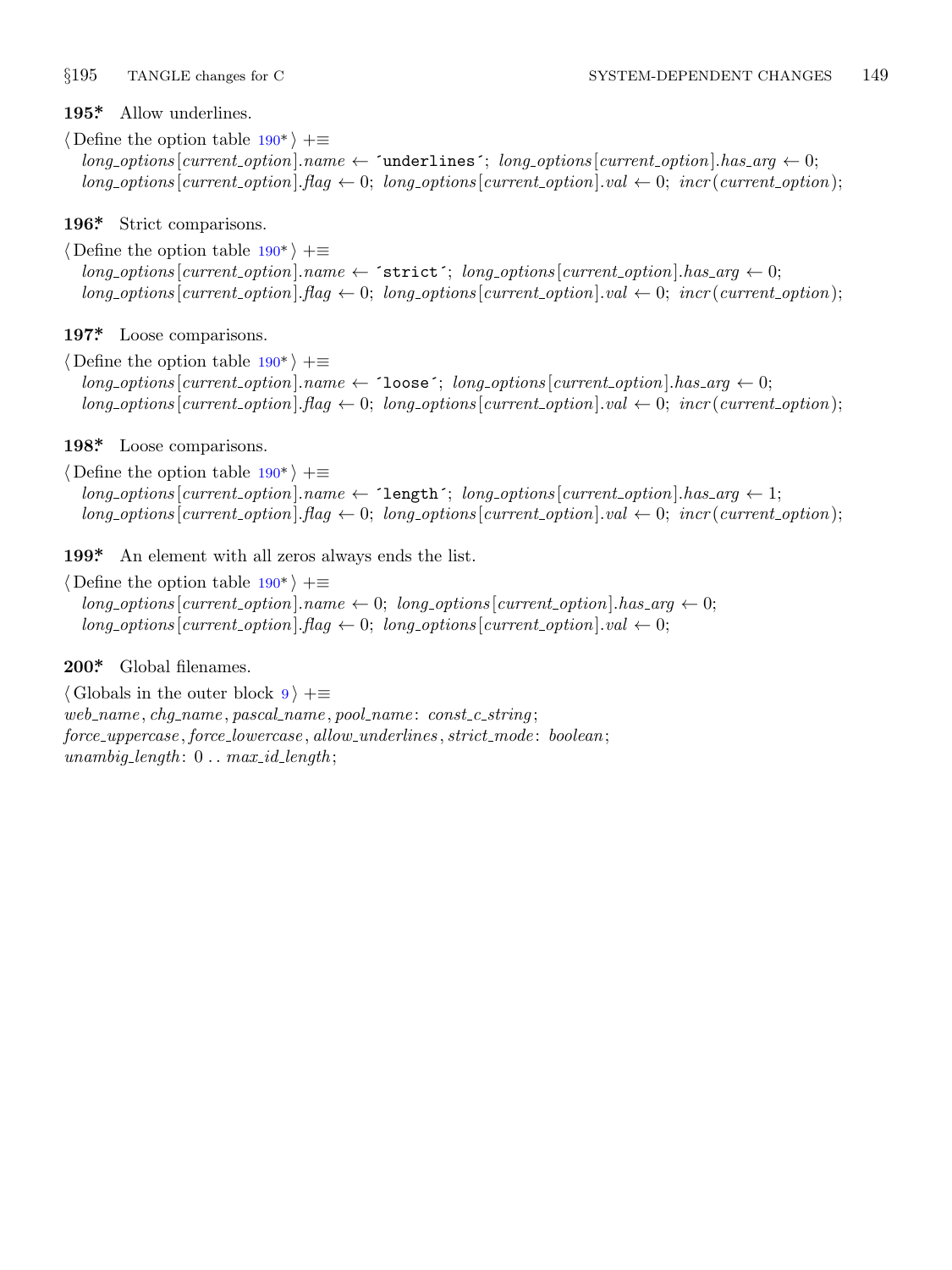<span id="page-25-0"></span>150 **INDEX** 

201\* Index. Here is a cross-reference table for the TANGLE processor. All modules in which an identifier is used are listed with that identifier, except that reserved words are indexed only when they appear in format definitions, and the appearances of identifiers in module names are not indexed. Underlined entries correspond to where the identifier was declared. Error messages and a few other things like "ASCII code" are indexed here too.

The following sections were changed by the change file: 1, 2, 8, 12, 17, 20, 21, 22, 24, 26, 28, 34, 38, 47, 50, 53, 58, 63, 64, 85, 89, 90, 93, 105, 110, 114, 116, 119, 157, 158, 165, 166, 173, 174, 179, 180, 182, 188, 189, 190, 191, 192, 193, 194, 195, 196, 197, 198, 199, 200, 201. -help:  $190^*$ buf size:  $8^*$  27, 28<sup> $*$ </sup> 31, 50<sup> $*$ </sup> 53<sup> $*$ </sup> 124, 126, 127,  $-length: 198*$ 128, 132.

 $-$ loose:  $197*$  $-$ lowercase:  $194*$  $-mixedcase: 192*$  $-$ strict:  $196*$ -underlines:  $195*$  $-$ uppercase:  $193*$  $-version: 191*$ Od is ignored in Pascal text: 167. Of is ignored in Pascal text:  $167$ . Op is ignored in Pascal text:  $167$ . *a*:  $\frac{74}{9}, \frac{87}{9}, \frac{165}{9}$ abs:  $103, 157$ \*  $accumulator: \frac{157}{158}, \frac{158}{159}.$  $add\_in: 157^* 158^*$  $address\_of: 188*$ allow\_underlines: 58, 63, 116, 188, 200\* Ambiguous prefix: 69. and\_sign:  $15, 114*$ *app*: **99**, 101, 102, 103, 111. app\_repl:  $93$ <sup>\*</sup>, 165<sup>\*</sup>, 166<sup>\*</sup>, 167, 168, 169. *app\_val*: <u>99</u>, 103, 111. argc: 188\* 189\*  $argument_is: 188*$ argv:  $2^* 188^*$ ASCII code: 11, 72. *ASCIL*code: 11, 12, 13, 27, 28, 38, 50, 65, 94,  $95, 100, 126, 139, 141, 165*$ atoi:  $188*$ b:  $87, 97, 165$ \*  $bad\_case: 107, 109, 110*$ *bal*: <u>87</u>, 93<sup>\*</sup>, 141, 142, 165<sup>\*</sup>, 166<sup>\*</sup> banner:  $1, 182, 188$ \*  $basename\_change\_suffix: 189*$ begin:  $3$ . *begin\_comment:* 72, 76, 121, 139, 147. begin\_Pascal: 139, 156, 158, 167, 175. boolean:  $28, 29, 124, 127, 143, 179, 200$ \* *brace\_level*:  $82, 83, 98, 121$ . break\_ptr:  $94, 95, 96, 97, 98, 101, 102, 106, 107,$  $109, 110, 111, 122.$ breakpoint:  $179$ <sup>\*</sup>,  $181$ .

buffer:  $27, 28, 31, 32, 50, 53, 54, 56, 57, 58, 61,$ 64,\* 127, 129, 131, 132, 133, 134, 135, 137, 138, 140, 141, 142, 145, 147, 148, 149, 150, 153, 154, 167, 168, 169, 181. byte\_field:  $\frac{78}{5}$ , 79. byte\_mem:  $37, 38, 39, 40, 41, 48, 49, 53, 56, 61,$ 63, 66, 67, 68, 69, 75, 87, 90, 113, 116\* byte\_ptr:  $39, 40, 42, 61, 67, 90$ \* 91, 186. byte\_start:  $37, 38, 39, 40, 42, 49, 50, 56, 61, 63,$ 67, 68, 75, 78, 81, 90, 116, 143.  $53$ <sup>\*</sup>, 66, 69, 139, 140, 141, 145  $\overline{c}$ :  $c\_int\_type: 188*$ Can't output ASCII code n: 113. *carriage\_return:*  $15, 17, 28$ \* Change file ended...:  $130, 132, 137$ . Change file entry did not match: 138. change\_buffer: 126, 127, 128, 131, 132, 138.  $change\_changing: \underline{125}, 132, 134, 137.$ *change\_file*:  $2, \frac{2}{3}, \frac{23}{4}, \frac{24}{32}, \frac{124}{126}, \frac{129}{130}, \frac{130}{6}$ 132, 137. *change\_limit:* 126, 127, 128, 131, 132, 136, 138. changing: 32, 124, 125, 126, 128, 132, 134, 135, 138. *char*:  $12^{*}$  14.  $char\_to\_string: 189*$ check\_break: 97, 101, 102, 103, 111.  $check\_change: 132, 136.$  $check\_sum$ : 72, 76, 119, 139.  $check\_sum\_prime$ : 64\* *chg\_name*:  $24$ <sup>\*</sup>,  $189$ <sup>\*</sup>,  $200$ <sup>\*</sup> chop\_hash:  $50$ <sup>\*</sup>, 52, 60, 62. chopped\_id:  $50^*$ , 53\*, 58\*, 63\* *chr*:  $12^*$ ,  $13$ ,  $17^*$ ,  $18$ .  $cmdline: 189*$  $compress: 147.$ confusion:  $35, 89$ <sup>\*</sup>  $const_c\_string: 200*$ Constant too big:  $119*$ *continue*:  $\frac{5}{9}$ , 113, 128, 129, 165, 167, 172, 173, 174\*  $control\_code: 139, 140, 143, 150.$  $control{\_}text{:}139, 150.$  $count: 69.$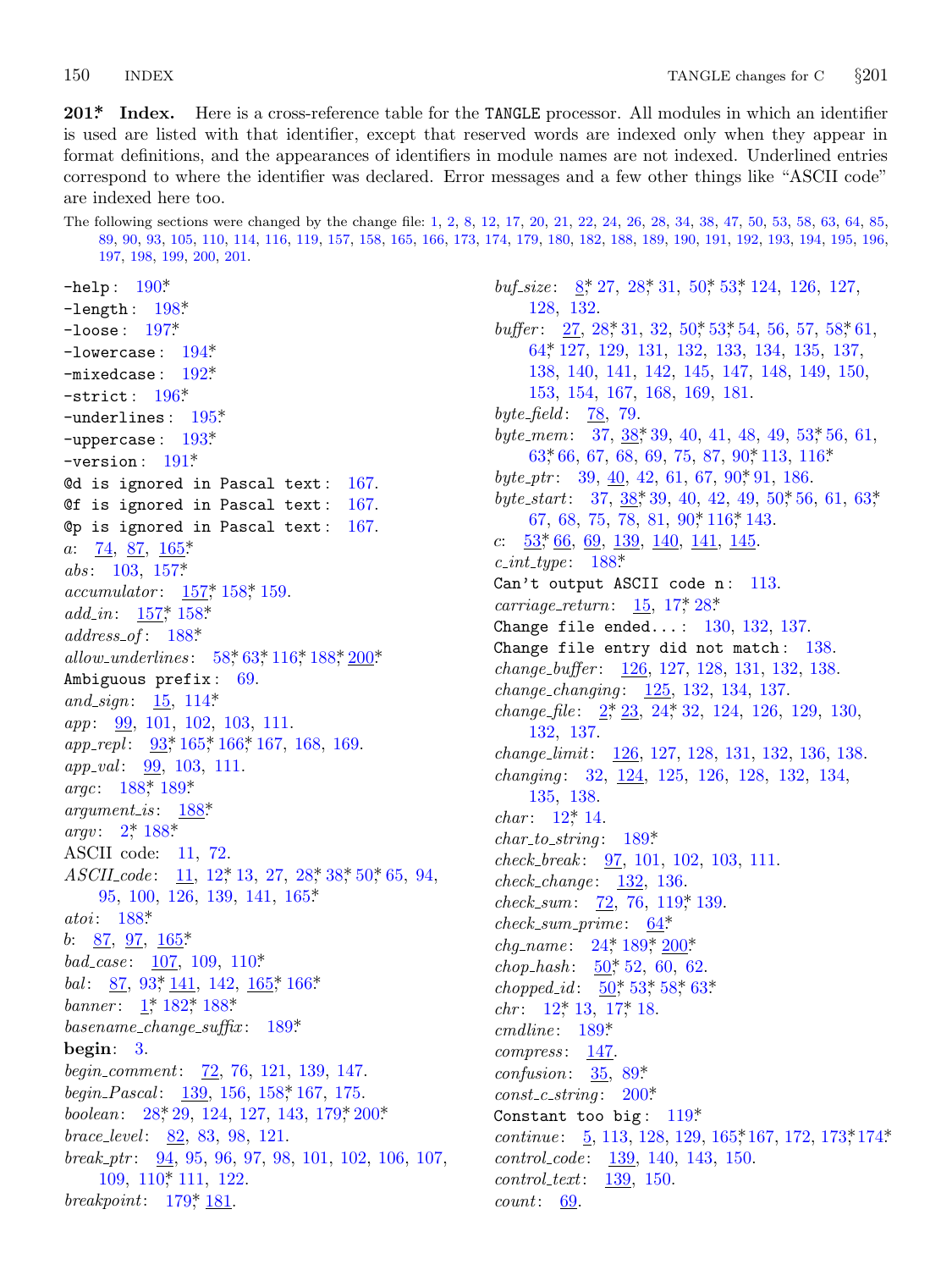cur\_byte:  $78, 79, 83, 84, 85, 87, 90, 93$ \* cur\_char:  $113, 116, 117, 119, 120$ . cur\_end:  $78, 79, 83, 84, 85, 87, 90$ \*  $cur_{mod}: 78, 79, 83, 84, 87.$  $cur\_module: \quad \underline{143}, \; 151, \; 167, \; 175.$ *cur\_name*: 78, 79, 83, 84, 85\*  $cur\_repl$ : 78, 79, 80, 83, 84, 85\*  $cur\_repl\_text$ :  $\underline{164}$ ,  $165$ ,  $170$ ,  $175$ ,  $178$ .  $cur\_state: 79, 84, 85*$ cur\_val:  $86, 87, 89, 116, 119, 121$ . current\_option: 188,\* 190,\* 191,\* 192,\* 193,\* 194,\* 195,\* 196,\* 197,\* 198,\* 199\* 145.  $d$ :  $dd: \frac{179}{151}.$ ddt:  $179$ <sup>\*</sup>, 181. debug:  $\frac{3}{4}$ ,  $\frac{4}{30}$ ,  $\frac{31}{14}$ ,  $\frac{74}{13}$ ,  $\frac{87}{10}$ ,  $\frac{90^*}{11}$ ,  $\frac{145}{145}$ ,  $\frac{179^*}{179^*}$  $180$ <sup>\*</sup>, 181. debug\_cycle:  $31, 179, 180, 181$ . debug\_help:  $\frac{30}{31}$ , 87, 145, 179, 181. debug\_skipped:  $31, 179, 180, 181$ . decr:  $6, 28, 85, 91, 93, 99, 116, 121, 142, 148,$  $153, 165$ <sup>\*</sup>,  $166$ <sup>\*</sup>  $def\_unambig\_length: \quad \underline{8}; \; 188*$ define\_macro:  $170, 173, 174$ \* *definition*:  $139, 156, 158, 167, 173$ <sup>\*</sup> Definition flushed...:  $173$ <sup>\*</sup> digits:  $119^*$ ,  $158^*$ do\_nothing:  $\underline{6}$ , 93,\*102, 113, 145, 158,\*165,\*188.\* done:  $\frac{5}{9}$ , 87, 93, 128, 129, 140, 145, 153, 154, 157,  $158$ <sup>\*</sup>,  $159$ ,  $165$ <sup>\*</sup>,  $167$ ,  $172$ ,  $173$ <sup>\*</sup> Double @ sign missing: 149. double\_chars:  $\underline{50}$ , 64, 143, 149. double\_dot:  $72, 114, 147$ .  $EBCDIC: 115.$ eight\_bits: 37, 38\* 53\* 82, 87, 95, 101, 113, 139, 140, 141, 145, 156, 165, 170.  $else: 7.$ end: 3, 7.  $end_{comment}$ :  $\frac{72}{76}$ , 76, 121, 139, 147. *end\_field*:  $78, 79$ . end\_of\_definition:  $156, 159$ . endcases: 7. eof:  $28^*$  $\mathit{eoln}: 28$ <sup>\*</sup> *equal*: 66, 67, 68. equiv: 37,  $38$ <sup>\*</sup>, 47<sup>\*</sup>, 48, 50<sup>\*</sup>, 60, 62, 63<sup>\*</sup>, 64<sup>\*</sup>, 67, 84, 88, 89, 90, 157, 158, 170, 178. equivalence\_sign: 15, 114, 147, 173, 174, 176.  $err\_print:$  31, 59, 64, 66, 69, 97, 98, 108, 113, 117, 118, 119, 120, 121, 125, 129, 130, 132, 133, 137, 138, 141, 142, 145, 149, 150, 153, 154, 157, 158, 159, 165, 166, 167, 168, 169, 173, 174, 176.

error:  $28^*$ ,  $31$ ,  $34^*$ ,  $63^*$ ,  $88$ ,  $90^*$  $error\_message: \quad 9, 187.$ exit:  $5, 6, 85, 107, 127, 128, 132, 141, 172, 181.$  $extend\_filename: 189*$ *extension:* 66, 68, 69. Extra ):  $165^*$ Extra  $\}$ : 145. Extra  $\mathbb{Q}$ : 121. Extra ]:  $165*$  $f: 28^*$ false: 28, 29, 125, 126, 127, 132, 134, 144, 146, 180\* 183, 188\*  $fatal_error: 34, 35, 36.$  $\text{fatal\_message:} \quad \underline{9}, \ 187.$  $\text{flux}h: 22^*$ final\_limit:  $28^*$ first\_text\_char:  $12^*$  18. flag: 190,\* 191,\* 192,\* 193,\* 194,\* 195,\* 196,\* 197,\*  $198*199*$  $flush_buffer: 97, 98, 122.$ force\_line: 72, 76, 113, 139. force\_lowercase: 58\* 63\* 116\* 188\* 200\* force\_uppercase:  $58$ <sup>\*</sup>,  $63$ <sup>\*</sup>,  $116$ <sup>\*</sup>,  $188$ <sup>\*</sup>,  $200$ <sup>\*</sup> *form\_feed*:  $15, 28^*$ format:  $\frac{139}{156}$ , 158, 158, 167, 173\*  $forward: 30.$ found:  $\frac{5}{9}$ , 53, 55, 56, 66, 87, 89, 145, 146, 165, 168.  $frac: 100, 101, 102, 104, 113, 120.$ Fraction too long:  $120$ . *get\_fraction*: <u>113</u>, 119, 120.  $get\_line: 124, 135, 140, 141, 145, 153.$  $get.next: 143, 145, 156, 158, 159, 160, 161, 162,$  $165$ <sup>\*</sup>,  $173$ <sup>\*</sup>,  $174$ <sup>\*</sup>,  $176$ .  $get\_output$ : 86, 87, 94, 112, 113, 117, 118, 119\*120. *getc*:  $28^*$  $\text{getopt}: 188^*$  $getopt\_long\_only: 188*$  $qetopt_r return_value: 188*$  $getopt\_struct: 188*$ greater:  $66, 68, 69$ . greater\_or\_equal:  $15, 114, 147$ . gubed:  $3$ . *h*:  $51, 53^*$ harmless\_message:  $9, 182, 187$ . has\_arq:  $190^*$  191\* 192\* 193\* 194\* 195\* 196\* 197\* 198\* 199\* hash:  $39, 50, 52, 55$ . hash\_size:  $8, 50, 51, 52, 53, 54, 58$ hex:  $\frac{72}{76}$ ,  $\frac{76}{119}$ ,  $\frac{139}{130}$ ,  $\frac{150}{158}$ *history*:  $\frac{9}{2}$ , 10, 182, 187. Hmm... n of the preceding...:  $133$ .

*i*:  $\frac{16}{53}$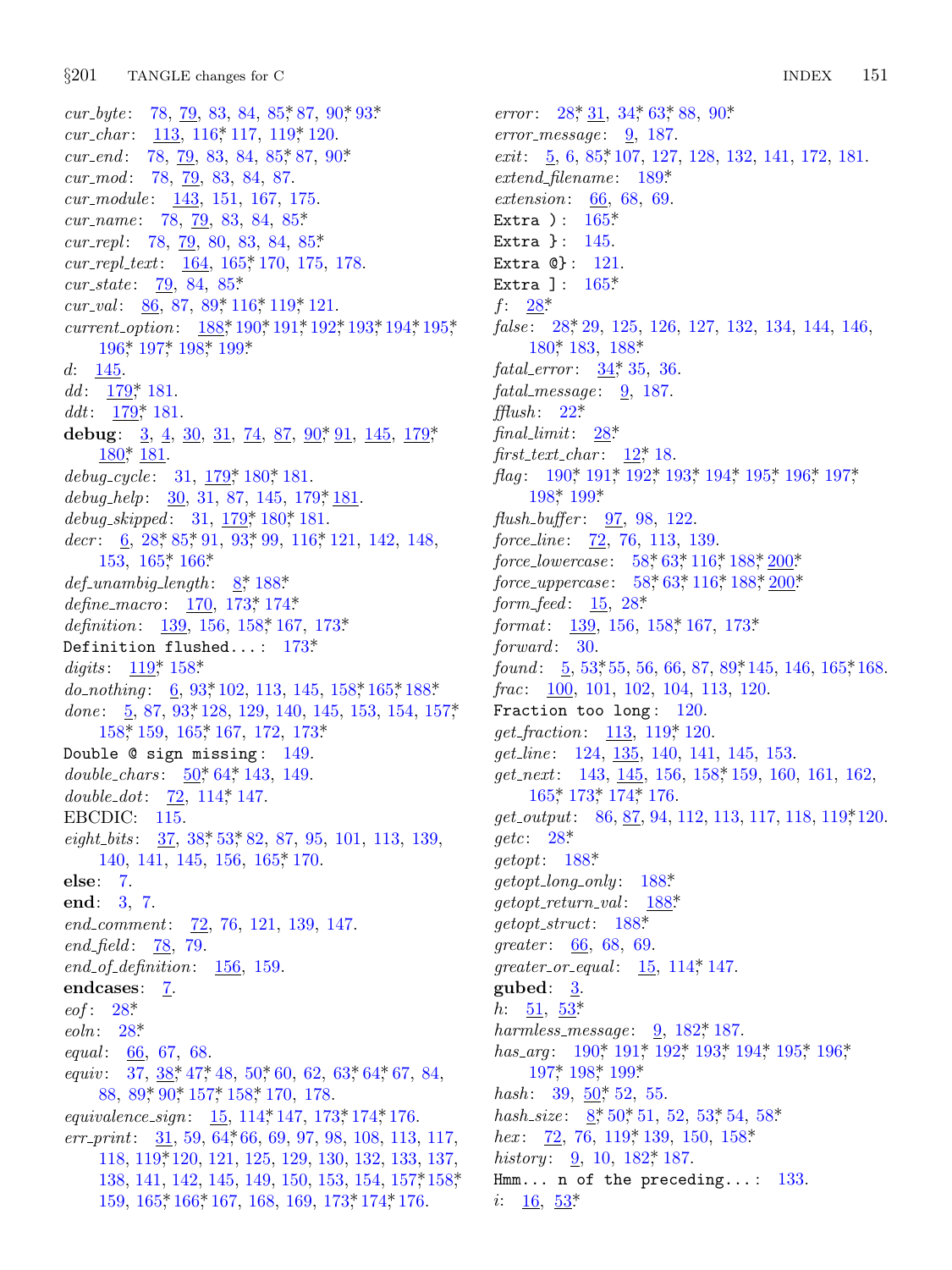id\_first:  $\frac{50}{53}$ , 53, 54, 56, 57, 58, 61, 64, 143, 148, 149. *id\_loc*:  $\underline{50}$ <sup>\*</sup>, 53<sup>\*</sup>, 54<sup>\*</sup>, 56<sup>\*</sup>, 58<sup>\*</sup>, 61<sup>\*</sup>, 64<sup>\*</sup>, 143<sup>\*</sup>, 148<sup>\*</sup>, 149<sup>\*</sup>. id\_lookup:  $50^*$  53\* 143, 158\* 167, 170, 173\* *ident*: 100, 101, 102, 105, 114, 116\* *identifier*: <u>86, 89\*116\*143, 148, 149, 158\*167, 173\*</u> Identifier conflict...:  $63^*$ *ignore*: 139, 140, 150.  $ii: 124, 138, 182, 184, 186.$ ilk:  $37, 38, 47, 48, 50, 57, 59, 60, 61, 64, 85,$  $89*90*93*158*$ Improper  $@$  within control text:  $150.$ Improper numeric definition...:  $159$ . Incompatible module names: 66. *incr*:  $\underline{6}$ , 28, 54, 56, 58, 61, 63, 64, 67, 68, 69, 74, 75, 84, 87, 90, 93, 97, 99, 116, 117, 118, 120, 121, 129, 130, 132, 136, 137, 140, 141, 142, 145, 147, 148, 149, 150, 153, 154, 165, 168, 169, 172, 181, 190\* 191\* 192\* 193\* 194\* 195\* 196\* 197\* 198\* *initialize:*  $2^*$  182\* Input ended in mid-comment: 141. Input ended in section name: 153. Input line too long:  $28^*$ *input\_has\_ended:* 124, 132, 134, 136, 140, 141, 145, 153, 183. *input\_ln*:  $28$ <sup>\*</sup>, 129, 130, 132, 136, 137.  $integer: 14, 38, 40, 86, 95, 99, 106, 107, 113, 124,$  $132, 157, 179, 181, 188$ <sup>\*</sup>  $j: 31, 66, 69, 113, 145.$ join: 72, 101, 113, 139.  $jump_out: 2, 31, 34$ k:  $31, 49, 53, 66, 69, 74, 87, 97, 99, 101, 113,$ 127, 128, 132, 145, 181.  $kpse\_open\_file: 24*$  $kpc\_set\_program\_name: 2^*$  $k$ pse\_web\_format: 24\*  $l: \frac{31}{2}, \frac{53}{2}, \frac{66}{2}.$  $last\_sign: \underline{95}, 103, 106, 107.$  $last\_text\_char: 12^*18.$  $last\_unnamed: 70, 71, 178.$ *left\_arrow:*  $15, 114, 147$ .  $len: 188*$ *length*:  $\frac{39}{55}$ .  $less: 66, 67, 68, 69.$  $less\_or\_equal: 15, 114, 147.$ limit: 28,\*32, 124, 127, 129, 130, 131, 133, 134, 135, 137, 138, 140, 141, 145, 147, 149, 153, 168, 169. *line*: 32, 33, 96, 97,  $124$ , 125, 129, 130, 132, 134, 136, 137, 138. *line\_feed*:  $15, 28^*$ *line\_length*:  $8, 94, 97, 100, 101, 113, 117, 118,$ 120, 122.  $lines\_dont\_match:$   $127, 132.$ 

link:  $37, 38, 39, 48, 50, 55$ . *llink*:  $\frac{48}{5}$ , 66, 67, 69.  $loc: 28, 32, 124, 129, 133, 134, 135, 137, 138,$ 140, 141, 142, 145, 147, 148, 149, 150, 153, 154, 159, 167, 168, 169, 173\* Long line must be truncated:  $97$ . long\_options:  $188$ , 190, 191, 192, 193, 194, 195, 196\* 197\* 198\* 199\* longest\_name:  $8,65,66,69,145,153,155$ . loop:  $6.$ mark\_error:  $9, 31$ . mark\_fatal:  $9, 34$ \* mark\_harmless: 9, 112, 155.  $max_b}{y$ tes:  $8, 38, 40, 49, 53, 61, 66, 67, 69,$ 87, 90\* 113.  $max\_id\_length \colon \quad \underline{8}, 50, 53, 116, 188, 200$ max\_names:  $8, 38, 39, 61, 67, 69, 90$ \* max\_texts:  $8, 38, 43, 70, 90, 165$ \*  $max\_tok\_ptr$ :  $44, 91, 182, 186$ .  $max\_toks$ :  $8, 38, 44, 73, 74, 93$ \* misc: 95, 96, 100, 101, 102, 105, 107, 111, 113, 119\* 121, 122. Missing n ):  $166*$ Missing  $n$  ]:  $166*$ mod: 94.  $mod\_field:$   $\overline{78}$ , 79.  $mod\_lookup: 65, 66, 151, 152.$  $mod\_text$ : 65, 66, 67, 68, 69, 145, 151, 152, 153, 154, 155, 181. module\_count: 139, 171, 172, 177, 183. module\_flag:  $\overline{70}$ , 85, 178. module\_name: 139, 143, 150, 156, 158, 159, 164, 167, 173, 175. module\_number:  $86, 87, 121$ . my\_name:  $1, 2, 188, 189$  $n: \underline{113}, \underline{132}.$  $n\_options: 188*$ *name*:  $188$ <sup>\*</sup>,  $190$ <sup>\*</sup>,  $191$ <sup>\*</sup>,  $192$ <sup>\*</sup>,  $193$ <sup>\*</sup>,  $194$ <sup>\*</sup>,  $195$ <sup>\*</sup>,  $196$ <sup>\*</sup>,  $197^*$  198<sup>\*</sup> 199<sup>\*</sup> Name does not match: 69.  $name_{field}:$  78, 79. name\_pointer: 39, 40, 49, 53, 66, 69, 78, 84, 143, 157, 170, 172. name\_ptr:  $39, 40, 42, 49, 53, 55, 57, 59, 61, 67,$  $90^*$  91, 92, 93<sup>\*</sup> 186. new\_line:  $20^*31$ , 32, 34, 182\* new\_module: 139, 140, 145, 156, 158, 167, 176, 183. *next\_control:* 156, 158\* 159, 160, 161, 162, 164,  $165$ <sup>\*</sup>,  $173$ <sup>\*</sup>,  $174$ <sup>\*</sup>,  $175$ ,  $176$ ,  $183$ . *next\_sign*:  $157^*$  158\*  $\textbf{nil}: 6.$ No output was specified: 112.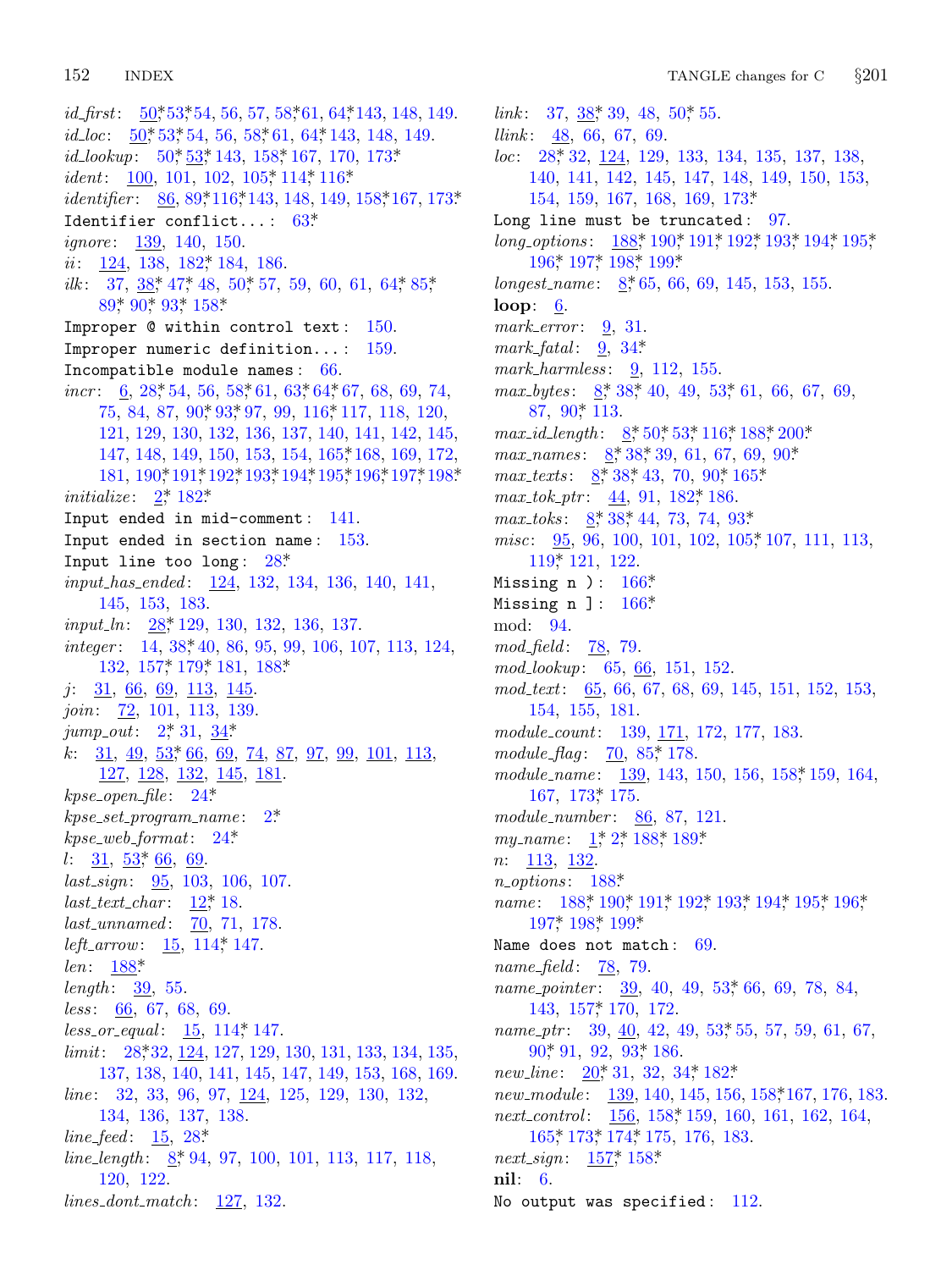No parameter given for macro:  $90*$ *normal*:  $47, 50, 53, 57, 59, 60, 61, 89, 158, 167.$ Not present: < section name>: 88. not\_equal: 15, 114, 147. *not\_found*:  $\underline{5}$ , 53,\* 63\* *not\_sign*:  $15, 114*$  $num\_or\_id$ :  $95, 101, 102, 107, 111$ . number: 86, 89,\* 119\* *numeric*:  $47, 53, 59, 64, 89, 158, 173$  $octal: 72, 76, 119*139, 158*$ Omit semicolon in numeric def...:  $158*$ *open\_input*:  $24$ <sup>\*</sup>, 134.  $optarg: 188*$  $optind: 189*$  $option\_index: 188*$ or\_sign:  $15, 114*$ *ord*: 13. other\_line: 124, 125, 134, 138. othercases: 7. others: 7.  $out\_app$ :  $95, 102, 104, 106, 108$ . out\_buf: 31, 33, 94, 95, 96, 97, 99, 100, 109, 110\* 181, 184. *out\_buf\_size*:  $8, 31, 94, 97, 99$ . *out\_contrib*: 100, 101, 105, 113, 114, 116, 117, 118, 119, 120, 121, 181.  $out\_ptr$ : 33, 94, 95, 96, 97, 98, 99, 101, 102, 106, 107, 109, 110, 111, 122, 181. *out\_sign*: 95, 103, 104, 107, 108. *out\_state*: 95, 96, 101, 102, 104, 106, 107, 108, 111, 113, 117, 122. out\_val: 95, 103, 104, 106, 107, 108.  $output\_state: 78, 79.$ overflow: 36, 61, 67, 73, 84, 90\* 93\* 165\*  $p: \quad 49, \; 53, \; 66, \; 69, \; 74, \; 84, \; 157, \; 170, \; 172.$ pack: 61. param: 72, 76, 87, 93, 165\* parametric: 47, 53, 85, 89, 90, 93, 164, 165,  $166*174*$ parametric2:  $47, 53, 85, 89, 90, 93, 165, 174.$ parse\_arguments:  $2^*$  188\* Pascal text flushed...: 176. *Pascal\_file*:  $2, \overline{25}$ ,  $26, \overline{97}$ . pascal\_name:  $26^*$ , 189<sup>\*</sup>, 200<sup>\*</sup> phase\_one: 29, 31, 183, 186. *pool*:  $2, \ 25, \ 26, \ 64, \ 184.$ pool\_check\_sum: 40, 42, 64, 119, 184. pool\_name: 64,\* 189,\* 200.\* pop\_level: 85,\* 87, 90,\* 91. *prefix*:  $\underline{66}$ , 68.  $prefix\_lookup: 69, 151.$ Preprocessed string is too long:  $64*$ 

preprocessed strings:  $64$ <sup>\*</sup>, 149.  $prime\_the\_change\_buffer:$   $128, 134, 137.$ print:  $20^*31$ , 32, 33, 49, 63<sup>\*</sup>, 74, 75, 76, 88, 93<sup>\*</sup>, 97, 139, 155, 181, 182, 186. print id:  $49, 75, 88, 90, 181$ . print\_ln:  $20^*32$ , 33, 182\* print\_nl:  $\underline{20}$ ,  $28$ ,  $63$ ,  $88$ ,  $90$ ,  $112$ ,  $155$ ,  $181$ , 184, 186, 187. *print\_repl:*  $\frac{74}{181}$ .  $print\_version\_and\_exit: 188*$ Program ended at brace level n: 98. *push\_level:* 84, 88, 89, 92.  $q: 53, 66, 69, 157$  $r: 69.$  $read: 181.$  $read\_ln: 28^*$  $remove\_suffix: 189*$ repl\_field:  $\frac{78}{79}$ . restart:  $\underline{5}$ , 87, 88, 89, 90, 92, 101, 102, 104, 135, 145, 150. reswitch:  $\frac{5}{9}$ , 113, 117, 119, 120, 157, 158, 165, 169. return:  $5, 6$ . rewrite:  $26^*$ *rewritebin*:  $64^*$ *rlink*:  $\frac{48}{500}$ , 66, 67, 69.  $s: 53^*$ scan\_module: 171, 172, 183. scan\_numeric:  $156, 157, 173$ \* scan\_repl:  $164, 165$ \* 170, 175. scanning\_hex: 143, 144, 145, 146, 150. Section ended in mid-comment:  $142$ . Section name didn't end:  $154$ . Section name too long:  $155$ .  $semiptr: 94, 96, 97, 98, 101.$ send\_out: 100, 101, 112, 113, 114, 116, 117, 118, 119, 120, 121, 122. send\_sign: 100, 106, 112, 113.  $send\_the\_output:$  112, 113. send\_val: 100, 107, 112, 119\* *set\_element\_sign*:  $15, 114$ <sup>\*</sup> *sign*:  $\frac{95}{95}$ , 102, 106, 108.  $signal: 95, 102, 104, 106, 107, 108.$  $sign\_val\_sign:$   $95, 102, 106, 108.$ sign\_val\_val: 95, 102, 106, 108. simple:  $47^*$  53\* 89\* 90\* 164, 173\* *sixteen\_bits*: 37, 38, 50, 66, 69, 73, 74, 78, 87,  $101, 165*$ skip\_ahead: 140, 150, 159, 173,\* 176, 183.  $skip\_component: 141, 145.$ Sorry, x capacity exceeded:  $36$ .

spotless: 9, 10, 182,\* 187. stack: 78, 79, 84, 85\*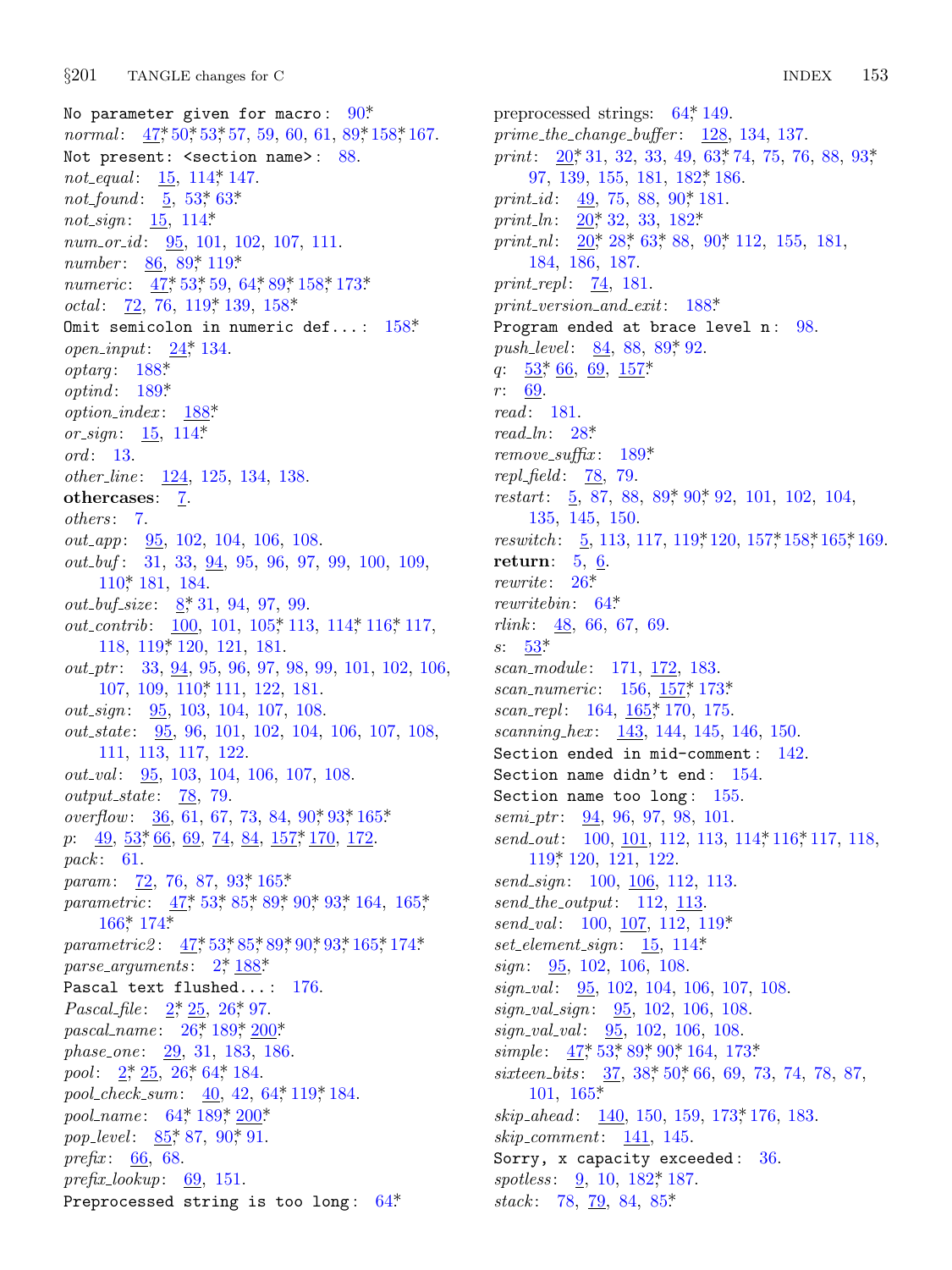$stack\_ptr: 78, 79, 83, 84, 85, 87, 90, 113, 117, 118.$  $stack\_size: 8, 79, 84.$ stat:  $3$ . stderr: 34\* 189\* stdin:  $179^*$ stdout:  $20^*$ store\_two\_bytes:  $73, 93, 177$ .  $str: 100, 101, 114, 117, 118, 119, 121, 122.$ strcmp: 188,\* 189.\* strict\_mode:  $58*63*188*200*$ String constant didn't end: 149. String didn't end: 168. String too  $long: 117$ . string\_ptr:  $39, 40, 42, 64, 182, 184$ . system dependencies:  $1, 2, 4, 7, 12, 17, 20, 21, 22,$ 24, 26, 28, 32, 115, 116, 121, 180, 181, 182, 187.  $t: \frac{53}{101}, \frac{165}{162}, \frac{170}{170}.$ tab\_mark: 15, 32, 139, 142, 145, 153, 154.  $TANGLE: 2*$ TANGLE\_HELP: 188\* tats:  $\frac{3}{2}$ . *temp\_line*:  $124, 125$ .  $term_in: 179, 181.$  $term\_out: 20^* 22^*$  $text_{char}: 12^*13, 20^*$ text\_file:  $12^*23$ , 25, 28\* *text\_link*:  $37, 38, 43, 70, 71, 83, 85, 90, 112,$ 170, 178.  $text\_pointer: 43, 44, 70, 74, 78, 164.$ *text\_ptr*: 43,  $\underline{44}$ , 46, 74, 81, 90, 91, 165, 186. This can't happen:  $35$ . This identifier has already...:  $59$ . This identifier was defined...:  $59$ . tok\_mem:  $37, 38, 43, 44, 45, 70, 73, 74, 75, 78,$ 79, 80, 81, 87, 90, 93, 165\*  $tok_1 \cdot ptr$ : 43, 44, 46, 73, 81, 90, 91, 93, 165, 182, 186. tok\_start: 37, 38, 43, 44, 46, 70, 74, 78, 83, 84, 85\* 90\* 91, 165\* trouble\_shooting: 87, 145, 179,\* 180\* true:  $6, 28, 29, 124, 125, 127, 132, 134, 136, 138,$ 143, 150, 179, 180, 183, 188\* Two numbers occurred...:  $108$ . *uexit*:  $34^* 182^*$ unambig\_length: 47,\* 50,\* 58,\* 63,\* 188,\* 200\* unbreakable:  $95, 102, 113, 117$ .  $up\_to: 116$ , 145. update\_terminal: 22, 31, 97, 112, 139, 181. uppercase:  $119$ <sup>\*</sup>, 120. usage: 188\* 189\*  $usage\_help: 188*$ Use == for macros:  $174$ <sup>\*</sup>  $v: \frac{99}{101}, \frac{106}{106}, \frac{107}{107}.$ 

val:  $157$ , 158, 160, 161, 162, 190, 191, 192, 193, 194, 195, 196, 197, 198, 199, Value too big:  $157$ <sup>\*</sup> verbatim: 72, 76, 113, 118, 139, 167, 169. Verbatim string didn't end: 169. Verbatim string too long:  $118$ . *version\_string*:  $182^*$  $\textit{vgetc}: 28^*$ *w*:  $\frac{49}{53}$ ,  $\frac{53}{66}$ ,  $\frac{69}{67}$ ,  $\frac{87}{113}$ . WEB file ended...:  $132$ . web\_file: 2,\*23, 24,\*32, 124, 126, 132, 136, 138. web\_name: 24, 189, 200\* Where is the match...:  $129, 133, 137$ .  $wi: 41, 42.$  $wo: 185, 186.$ *write*:  $20^* 34^* 64^* 97$ , 184. *write\_ln:*  $20^*$  64<sup>\*</sup>, 97, 184, 189<sup>\*</sup>  $ww: 8, 38, 39, 40, 41, 42, 49, 53, 56, 61, 63, 66,$ 67, 68, 69, 75, 87, 90, 91, 113, 116, 185, 186.  $x: 73$  $xchr: 13, 14, 16, 17, 18, 32, 33, 49, 63, 64, 75,$ 76, 97, 155, 167, 181, 184.  $x$ clause:  $6.$ *xord*:  $\frac{13}{16}$ , 16, 18, 28\* You should double  $@$  signs:  $168, 169$ .  $z: \underline{44}$ . *zi*:  $\frac{45}{9}$ , 46.  $zo: 80, 83, 84, 85, 87, 90, 93$  $zp: 74, 75.$  $zz: 8, 38, 43, 44, 45, 46, 74, 80, 83, 84, 85, 90,$ 91, 165, 182, 186.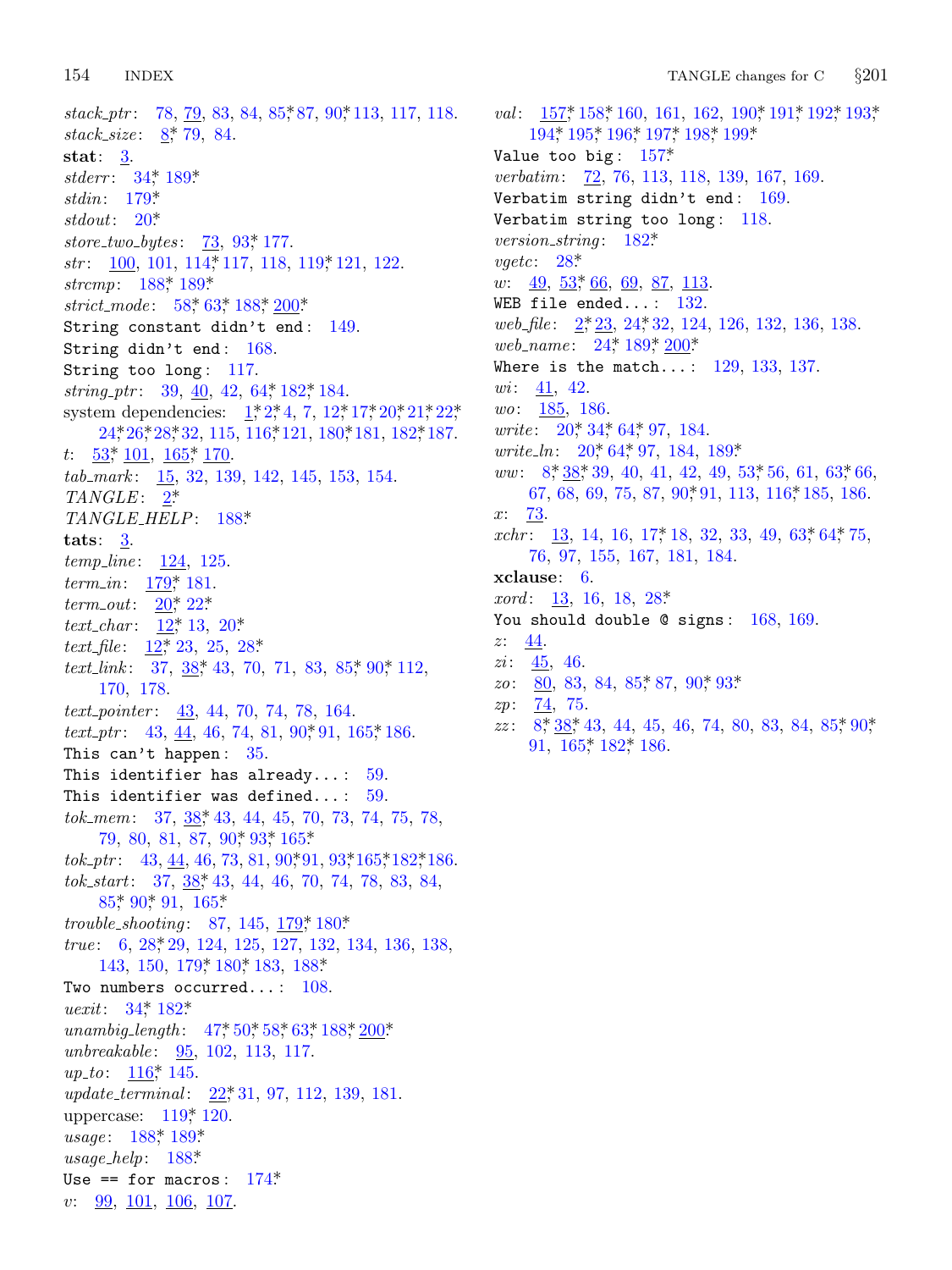- *⟨* Append *out val* to buffer 103 *⟩* Used in sections 102 and 104.
- *Append the decimal value of <i>v*, with parentheses if negative  $111$  *\* Used in section 107.
- *⟨* Cases involving @{ and @} [12](#page-8-0)1 *⟩* Used in section 113.
- Cases like  $\langle \rangle$  and  $:= 114^*$  Used in section 113.
- *⟨* Cases related to constants, possibly leading to *get fraction* or *reswitch* 119\* *⟩* Used in section 113.
- *⟨* Cases related to identifiers 116\* *⟩* Used in section 113.
- *Check for ambiguity a[nd](#page-1-0) update secondary hash*  $62$  *<i>Vsed in section* 61.
- *⟨* Check for overlong name 155 *⟩* Used in section 153.
- Check if *q* conflicts with  $p \, 63^*$  $p \, 63^*$  $p \, 63^*$  Used in section 62.
- *Check that all changes have been read*  $138$  */* Use[d in](#page-7-0) section 183.
- *Check that* = or  $\equiv$  follows this module name, otherwise **return** 176 *\* Used in section 175.
- *⟨* Compare name *p* with current identifier, **goto** *found* if equal 56 *⟩* Used in section 55.
- *⟨* Compiler directives 4 *⟩* Used [in](#page-1-0) section 2\*.
- *Compress two-symbol combinations l[ike](#page-13-0) ':=' 147 <i>\* Used in section 145.
- Compute the hash code  $h$  54  $\rangle$  Used in section 53<sup>\*</sup>.
- Compute the name location  $p \, 55$  [U](#page-12-0)sed in section 53<sup>\*</sup>.
- *⟨* Compute the secondary hash code *h* and put the first characters into the auxiliary array *chopped id* 58\* *⟩* Used in section 57.
- *Constants in the outer [bloc](#page-23-0)k*  $8^*$  *Vsed [in](#page-23-0) se[ction](#page-23-0) 2<sup>\*</sup>.*
- Contribution is  $*$  or / or [DI](#page-22-0)V or MOD  $105^*$  [Us](#page-1-0)ed in section 104.
- *⟨* Copy a string from the buffer to *tok mem* 168 *⟩* Used in section 165\*.
- Copy the parameter into  $tok\_mem$  93\* *\* Used in section 90<sup>\*</sup>.
- *⟨* Copy verbatim string from the buffer to *tok mem* 169 *⟩* Used in section 167.
- Define and output a new string of the pool  $64^*$  Used in section 61.
- *⟨* Define the option table 190\*, 191\*, 192\*, 193\*, 194\*, 195\*, 196\*, 197\*, 198\*, 199\* *⟩* Used in section 188\*.
- *Define parse\_arguments*  $188^*$  Used in section  $2^*$ .
- Display one-byte token  $a \ 76$  Used in section 74.
- Display two-byte token starting with  $a$  75  $\}$  Used in section 74.
- Do special things when  $c = "\mathbb{Q}"$ , " $\mathcal{N}"$ , " $\mathcal{N}"$ , " $\mathcal{N}"$ ; **return** at end 142 *\* Used in section 141.
- *<u>Empty</u>* the last line from the buffer  $98$  */* Used in s[ectio](#page-21-0)n 112.
- Enter a new identifier into the table at position  $p \tbinom{61}{}$  Used in section 57.
- Enter a new module name into the tree  $67$  *\* Used in section  $66$ .
- *Error handling procedures* 30, 31 *a* Used in section 2<sup>\*</sup>.
- *⟨*Expand macro *a* and **goto** *found* , or **goto** *restart* if no output found 89\* *⟩* Used in section 87.
- Expand module  $a \frac{24000}{9}$ , goto *restart* 88  $\}$  Used in section 87.
- *Finish off the string pool file 184 Vsed in section 182\**.
- *Force a line break*  $122$  */* Used in section 113.
- *⟨* Get a prep[roce](#page-20-0)ssed s[trin](#page-24-0)g 149 *⟩* Used in s[ect](#page-1-0)ion 145.
- *⟨* Get an identifier 148 *⟩* Used in section 145.
- *Cet control code and possible module name*  $150$  *<i>Vsed in section 145.*
- Get the buffer ready for app[end](#page-23-0)ing the new infor[mat](#page-22-0)ion  $102$  *\* Used in section 101.
- *Give double-definition error, if necessary, and change <i>p* to type *t* 59 *a* Used in section 57.
- *⟨* Globals in the outer block 9, 13, 23, 25, 27, 29, 38\*, 40, 44, 50\*, 65, 70, 79, 80, 82, 86, 94, 95, 100, 124, 126, 143, 156, 164, 171, 179\*, 185, 200\* *⟩* Used in section 2\*.
- *⟨* Go to *found* if *c* is a hexadecimal digit, otherwise set *scanning hex ← false* 146 *⟩* Used in section 145.
- *⟨* Handle cases of *send val* when *out state* contains a sign 108 *⟩* Used in section [10](#page-19-0)7.
- *Handle file name arguments*  $189^*$  *Used in section*  $188^*$ *.*
- *⟨*If end of name, **goto** *done* 154 *⟩* Used in section 153.
- If previous output was  $*$  or /, **goto** *bad\_case* 109  $\}$  Used in section 107.
- If previous output was DIV or MOD, goto *bad\_case*  $110^*$  *\* Used in section 107.
- *⟨*If the current line starts with @y, report any discrepancies and **return** 133 *⟩* Used in section 132.
- *⟨*If the next text is '(#)==' or '[#]==', call *define macro* and **goto** *continue* 174\* *⟩* Used in section 173\*.